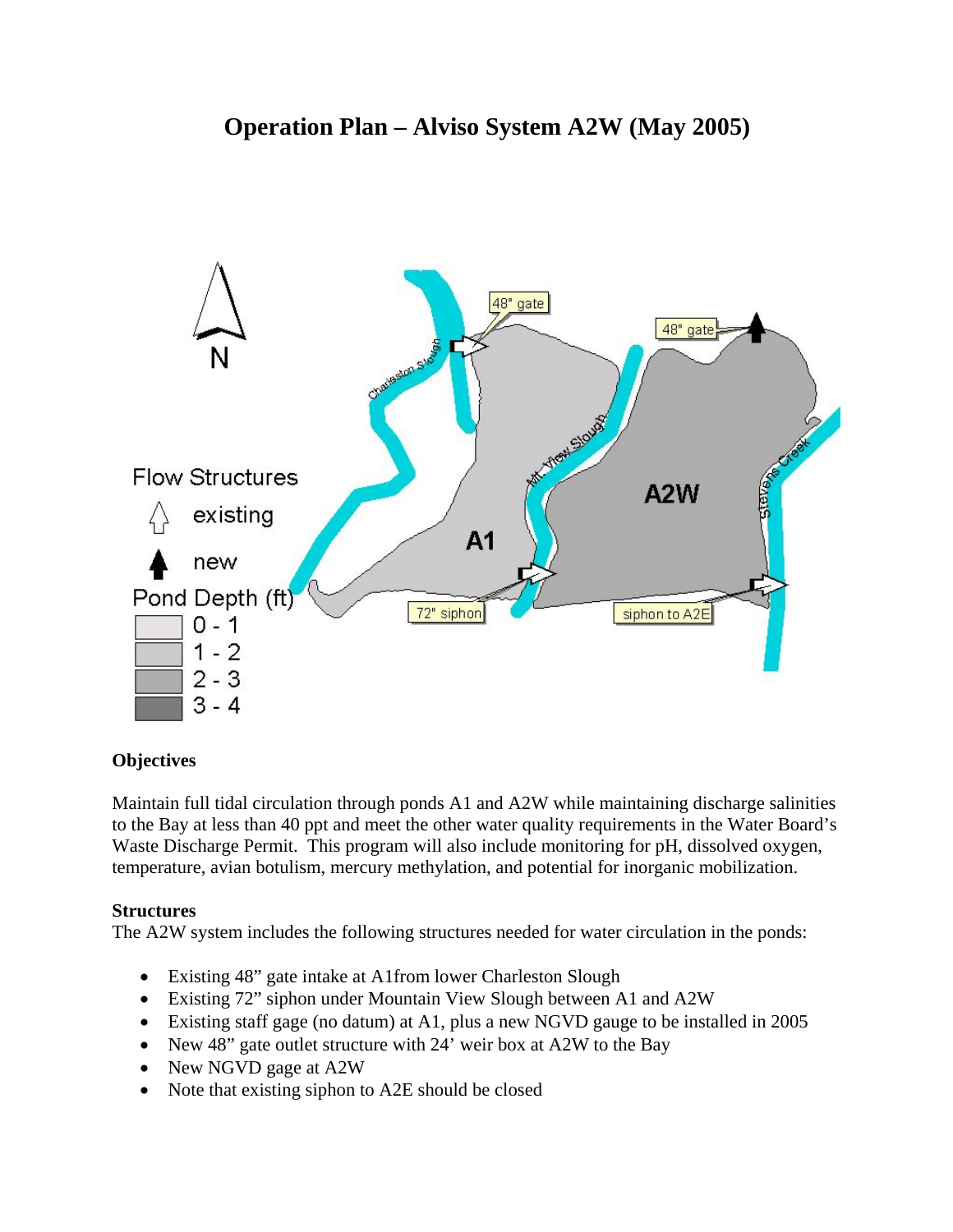# **System Description**

The intake for the A2W system is located at the northwest end of pond A1 and includes one 48" gate from lower Charleston Slough near the Bay. The system outlet is located at the north end of pond A2W, with one 48" gate to the Bay. The flow through the system proceeds from the intake at A1 though the 72" siphon under Mountain View Slough to A2W. An existing siphon under Stevens Creek to Pond A2E was used for salt pond operations. It should remain closed for normal operations, though it is available for unforeseen circumstances.

Operations of the A2W system should require little active management of gate openings to maintain appropriate flows. Summer and winter operations are described below to indicate predicted operating levels during the dry and wet seasons. The system will discharge when the tide is below 4.5 ft. MLLW.

#### **Summer Operation**

The summer operation is intended to provide circulation flow to makeup for evaporation during the summer season. The average total circulation inflow is approximately 19 cfs, or 38 acrefeet/day, with an outlet flow of about 14 cfs (28 acre-feet/day). The summer operation would normally extend from May through October.

| Pond | Area    | Bottom Elev.             | Water Level        | Water Level      |
|------|---------|--------------------------|--------------------|------------------|
|      | (Acres) | $({\rm ft}, {\rm NGVD})$ | $({\rm ft, NGVD})$ | (ft, Staff Gage) |
| ΑI   | 277     | $-1.8$                   | $-0.4$             | 2.0              |
| A2W  | 429     | -2.4                     | $-0.5$             | NΑ               |

#### Summer Pond Water Levels

#### Summer Gate Settings

| Gate       | Setting<br>$(\%$ open) | Setting<br>(in, gate open) |
|------------|------------------------|----------------------------|
| A1 intakes | 50                     | 19                         |
| A2W        | 100                    | 48                         |
| Weir       | $-1.2$ ft NGVD         | 6 boards                   |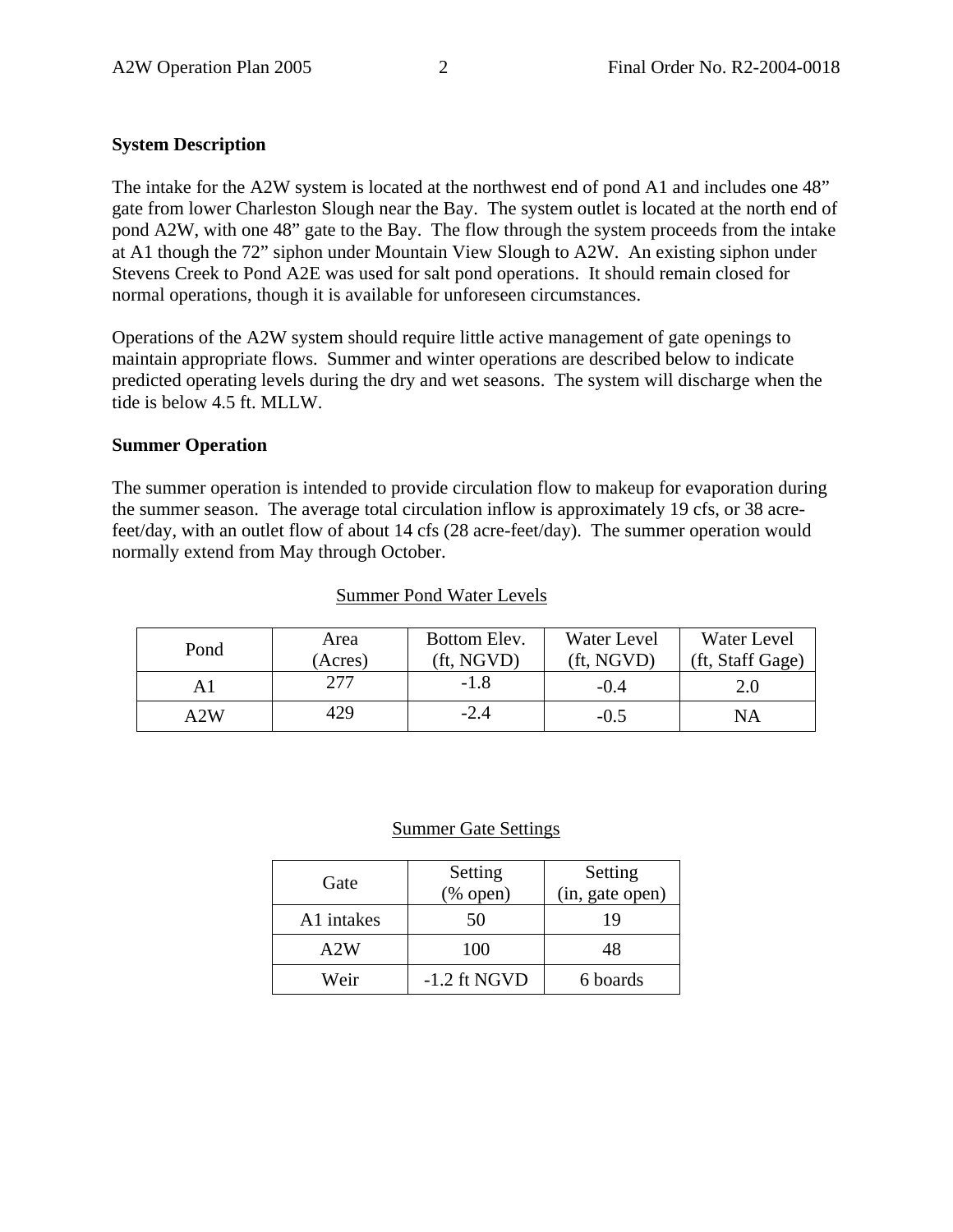# *Water Level Control*

The water level in A2W is the primary control for the pond system. The outlet at A2W includes both a control gate and control weir. Either may be used to limit flow through the system. The system flow is limited by the outlet capacity. Normal operation would have the outlet gates fully open, and the weir set at elevation -1.2 ft NGVD, approximately 0.7 feet below the normal water level. The normal water level in A2W should be at -0.5 ft NGVD in summer. The level may vary by 0.2 due to the influence of weak and strong tides.

The A1 intake gate can be adjusted to control the overall flow though the system. The maximum water level in either A1 or A2W should generally be less than 1.2 ft NGVD. This is to maintain freeboard on the internal levees and limit wind wave erosion.

## Design Water Level Ranges

|      | Design Water | Maximum     | Maximum          | Minimum     | Minimum          |
|------|--------------|-------------|------------------|-------------|------------------|
| Pond | Level Elev.  | Water Elev. | Water Level      | Water Elev. | Water Level      |
|      | (ft, NGVD)   | (ft, NGVD)  | (ft, Staff Gage) | (ft, NGVD)  | (ft, Staff Gage) |
| A1   | $-0.4$       | 1.2         | 3.6              | $-0.6$      |                  |
| A2W  | $-0.5$       |             | NA               | $-0.7$      | NA               |

The minimum and maximum water levels are based on our observations in the ponds for the period 2004.

There is no existing staff gage in pond A2W. Therefore, there is no record of existing minimums and maximums. Based on system hydraulics, pond A2W would typically be about 0.1 feet below pond A1.

#### 100 Percent Coverage Water Level

|      | Design Water             | 100 %       | 100 %            |
|------|--------------------------|-------------|------------------|
| Pond | Level Elev.              | Coverage    | Coverage         |
|      | $({\rm ft}, {\rm NGVD})$ | Water Elev. | Water Level      |
|      |                          | (ft, NGVD)  | (ft, Staff Gage) |
| A1   | $-0.4$                   | $-0.7$      | 1.7              |
| A2W  | $-0.5$                   | ΝA          | NΑ               |

The 100 percent coverage values represent the estimated water level which begins to expose part of the pond bottom area. Lower water levels would expose large areas of the pond bottom to drying and may cause odor problems.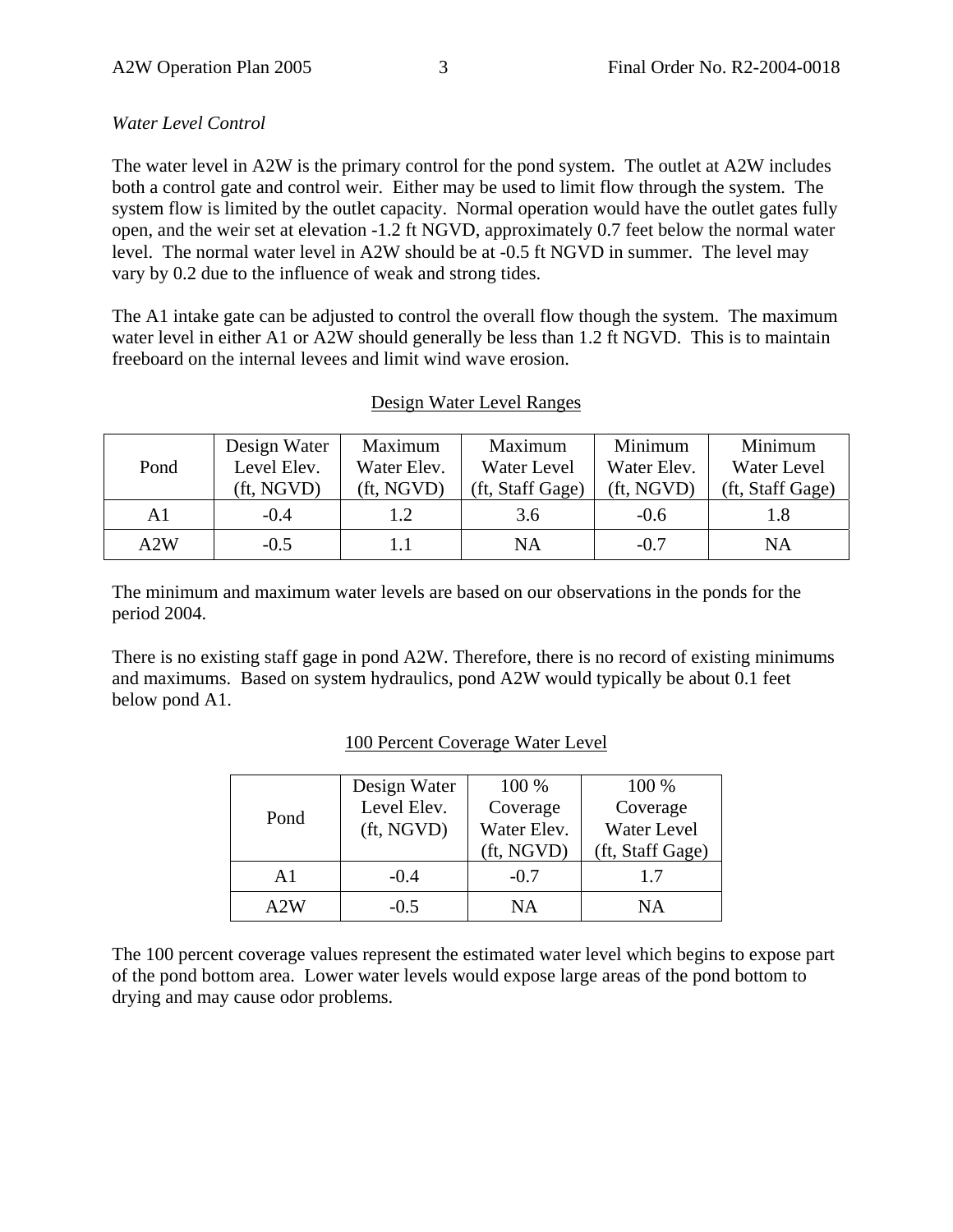# *Salinity Control*

The summer salinity in the system will increase from the intake at A1 to the outlet at A2W, due to evaporation within the system. The design maximum salinity for the discharge at A2W is 40 ppt. The intake flow at A1 should be increased when the salinity in A2W is close to 35 ppt. If the gate at A1 is fully open, the flow can be increased by lowering the weir elevation at the A2W outlet structure. Increased flow will increase the water level in A2W. Water levels above elevation 1.1 ft NGVD should be avoided as they may increase wave erosion of the levees.

# *Dissolved Oxygen and pH Control*

If summer monitoring shows that DO levels in discharges from the Pond A2W fall below a  $10<sup>th</sup>$ percentile of 3.3 mg/L (calculated on a calendar weekly basis), the FWS will accelerate receiving water monitoring to weekly, conduct within-pond monitoring and notify and consult with the Water Board as to which Best Management Practices described below for increasing dissolved oxygen levels in discharge water should be implemented:

1. Increase the flows in the system by opening the A1 inlet further. If increased flows are not possible, fully open both the A1 and A2W gates to allow the ponds to become muted tidal systems until pond DO levels revert to levels at or above conditions in the Creek.

2. Set in a series of flow diversion baffles at the pond discharge for directing the water from more suitable DO water levels to achieve maximum oxygen uptake.

- 3. Cease nighttime discharges due to diurnal pattern.
- 4. Close discharge gates completely until DO levels meet standards.

5. Close discharge gates completely for a period of time each month when low tides occur primarily at night.

- 6. Mechanically harvest dead algae.
- 7. Install solar aeration circulators.

The pH of the discharge is related to the DO of the discharge. If the pH of the discharge falls outside the range of  $6.5 - 8.5$ , an analysis of the impact of discharging pH on the receiving waters will be performed. If it is determined that discharge is impacting receiving water pH, the above mitigations measures will be implemented.

To help minimize significant downtime on continuous monitoring devices used for DO and pH, the FWS will:

- 1. Have an extra monitor on hand, in case there is a break down.
- 2. Get a loaner unit through Hydrolab (within a week), if the extra monitor is being used.
- 3. Work with Hydrolab to insure a quick repair of monitors (within 2 weeks).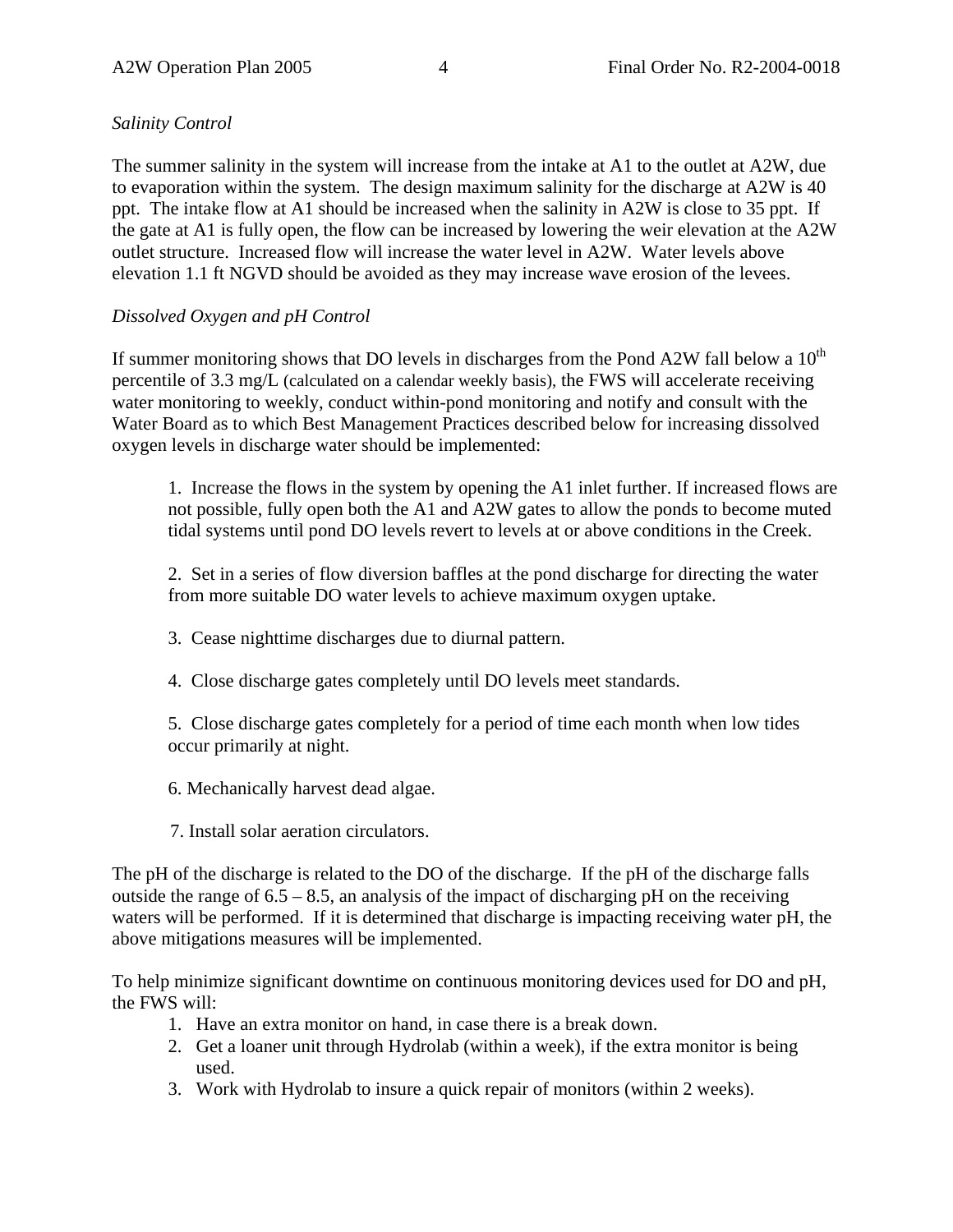#### *Avian botulism*

Avian botulism outbreaks most typically occur in late summer/early fall when warm temperatures and an abundance of decaying organic matter (vegetation and invertebrates) combine to present ideal conditions for the anaerobic soil bacterium *Clostridium botulism* along water bodies. If summer monitoring shows that DO levels in the pond drop the BMPs listed under the section on Dissolved Oxygen and pH Control will be implemented to increase the DO. Monitoring of weather for long periods of hot, dry, windless days during late August and early September will trigger on the ground monitoring for any signs of botulism. FWS will be in contact with the adjacent landowners such as the San Jose and Sunnyvale Treatment plants to determine if botulism is occurring on their ponds. Additionally, if any bird carcasses in the ponds or nearby receiving waters are observed, they will be promptly collected and disposed of.

#### **Winter Operation**

The winter operation is intended to provide less circulation flow than the summer operation. Evaporation is normally minimal during the winter. The winter operation is intended to limit large inflows during storm tide periods and to allow rain water to drain from the system.

The average total circulation inflow is approximately 9 cfs, or 18 acre-feet/day, with an outlet flow of about 9 cfs (18 acre-feet/day). The winter operation period would normally extend from November through April. The proposed gate settings are intended to limit the intake flow, and flow within the system.

| Pond | Area<br>(Acres) | Bottom Elev.<br>(ft, NGVD) | Water Level<br>(ft, NGVD) | Water Level<br>(ft, Staff Gage) |
|------|-----------------|----------------------------|---------------------------|---------------------------------|
|      | 277             | $-1.8$                     | $-0.6$                    |                                 |
| A2W  | 429             | $-2.4$                     | $-0.6$                    | NA                              |

Winter Pond Water Levels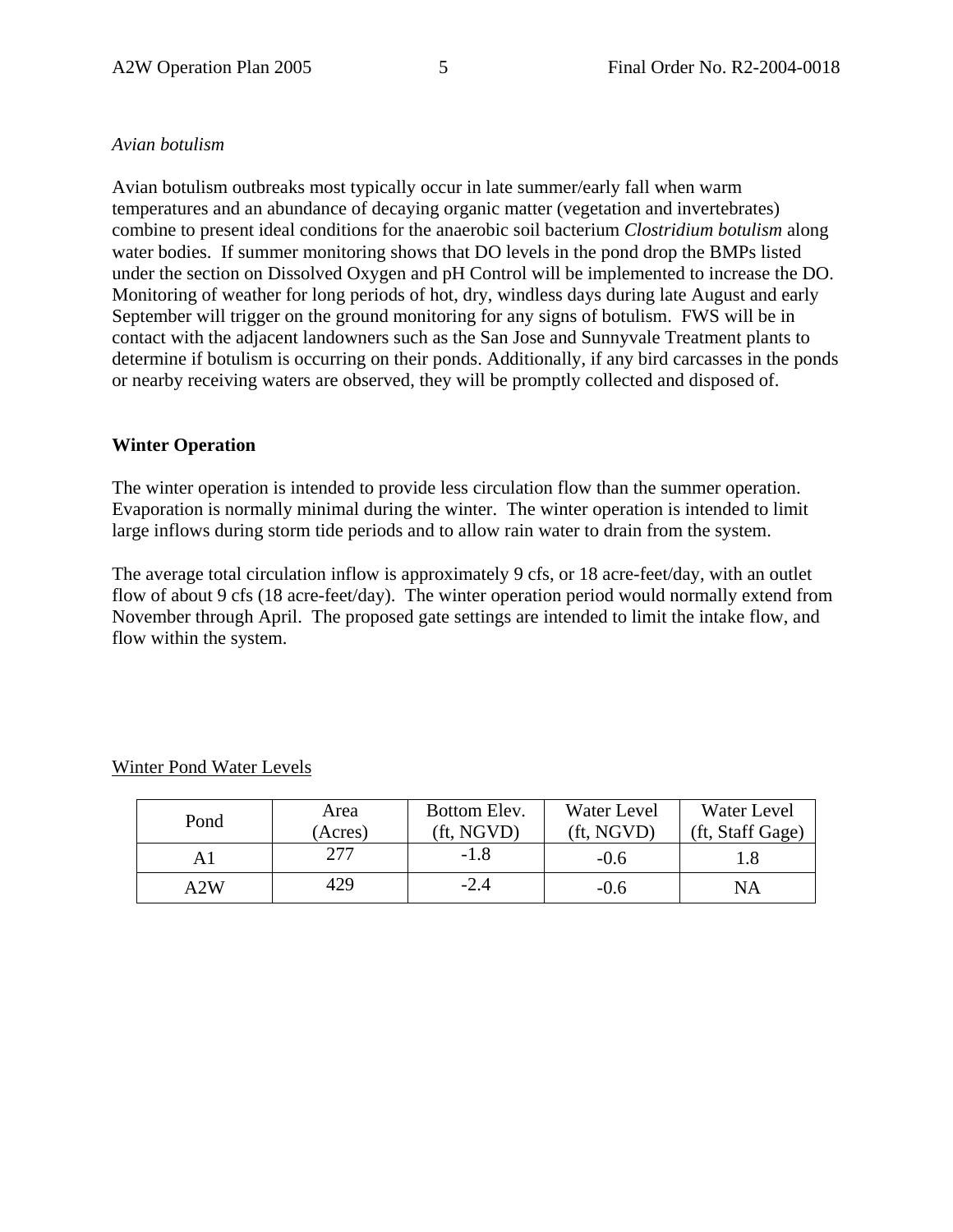| Gate       | Setting<br>$(\%$ open) | Setting<br>(in, gate open) |
|------------|------------------------|----------------------------|
| A1 intakes | 30                     | 12                         |
| A2W        | 100                    | 48                         |
| Weir       | $-1.2$ ft NGVD         | 6 boards                   |

#### Winter Gate Settings

## *Water Level Control*

The water level in A2W is the primary control for the pond system. The system flow is limited by the both the intake and outlet capacities. Normal winter operation would have the intake gate partially open to reduce inflow during extreme storm tides. Water levels in the ponds are controlled by the outlet weir setting. The normal winter water level in A2W should be at -0.6 ft NGVD, approximately 0.6 ft above the outlet weir. The pond water level may vary by 0.2 ft due to the influence of weak and strong tides, and over 0.5 ft due to storms

During winter operations, the water levels should not fall below the outlet weir elevation. If the elevation does decrease in April, it may be necessary to begin summer operation in April instead of May.

During winter operations, if the water levels exceed approximately 1.2 ft NGVD, the A1 intake should be closed to allow the excess water to drain. Note that without rainfall or inflow, it will take approximately 3 weeks to drain 1.0 ft from the ponds.

#### *Salinity Control*

The winter salinity in the system may decrease from the intake at A1 to the outlet at A2W, due to rainfall inflows within the system, which may exceed winter evaporation. During very wet winters, the intake salinities and system salinities may decrease to as low as 11 ppt.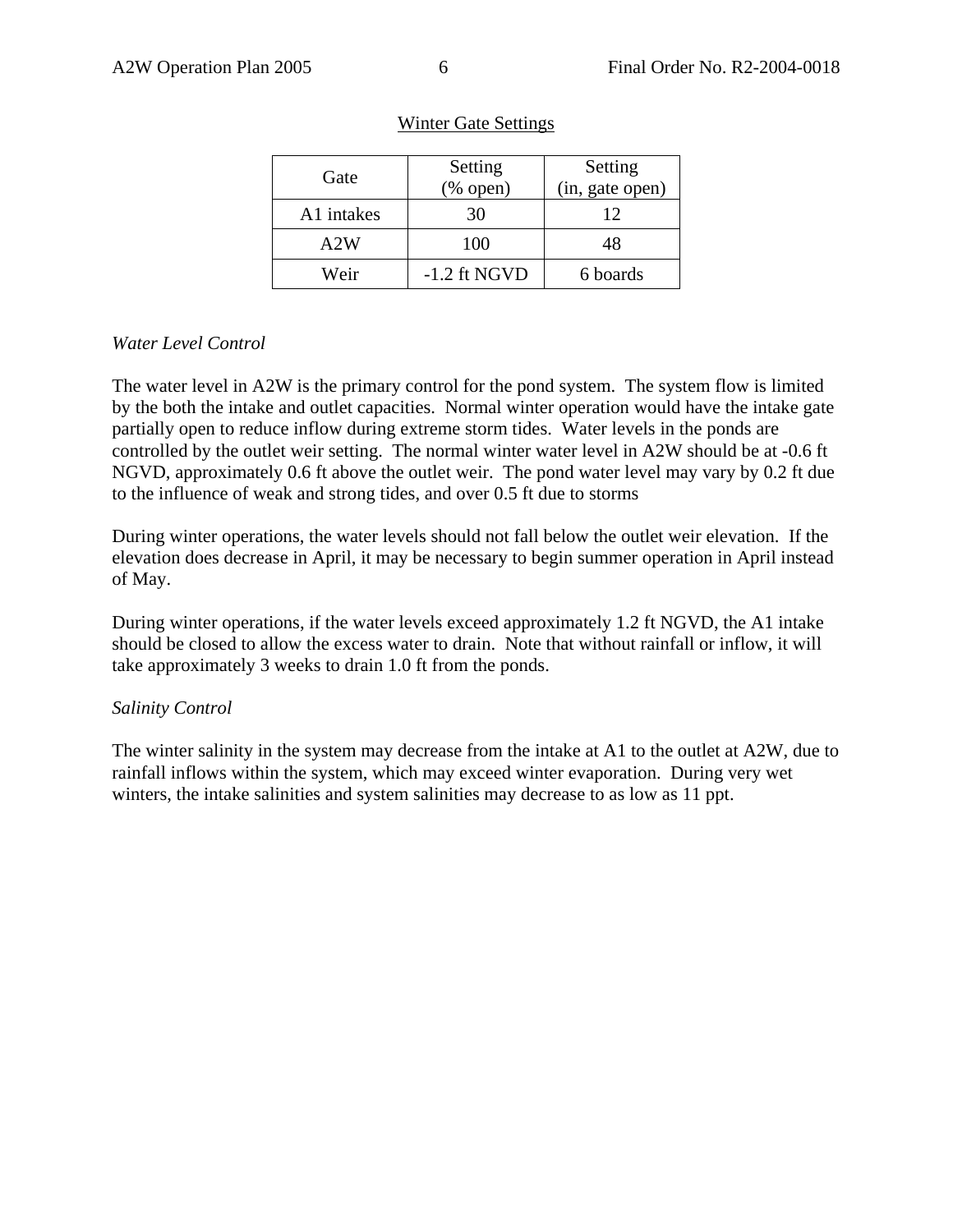#### **Monitoring**

The system monitoring will require weekly site visits to record pond and intake readings. The monitoring parameters are listed below.

#### Weekly Monitoring Program

| Location               | Parameter                     |  |
|------------------------|-------------------------------|--|
| A <sub>1</sub> intakes | Salinity                      |  |
| Αl                     | Depth, Salinity, Observations |  |
| A 2 W                  | Depth, Salinity, Observations |  |

The weekly monitoring program will include visual pond observations to locate potential algae buildup or signs of avian botulism, as well as visual inspections of water control structures, siphons and levees. This program will also include supplementary DO monitoring when problems are identified in the formal monitoring listed below.

#### *Mobilization of Inorganics and / or the Methylation of Mercury Control*

Water column samples for total and dissolved arsenic, chromium, nickel, copper, zinc, selenium, silver, cadmium, lead, and mercury will be collected annually in August or September. If levels are found to rise, further analysis of the cause and mitigation measures will be developed. If summer water levels in Ponds A1 and A2W are found to increase methyl mercury levels, FWS will notify the Regional Water Quality Board and consult to determine the best approach to addressing the issue.

Additional monitoring required by the RWQCB discharge permit includes the following:

| Location        | <b>Frequency</b>                                | <b>Parameters</b>       |
|-----------------|-------------------------------------------------|-------------------------|
|                 | A2W(discharge)   Continuous (May-Oct)           | DO, pH, Temp., Salinity |
| Bay             | Monthly (May $-Oct$ )                           | DO, pH, Temp., Salinity |
| Discharge point | Annually (Aug or Sept)   Metals in water column |                         |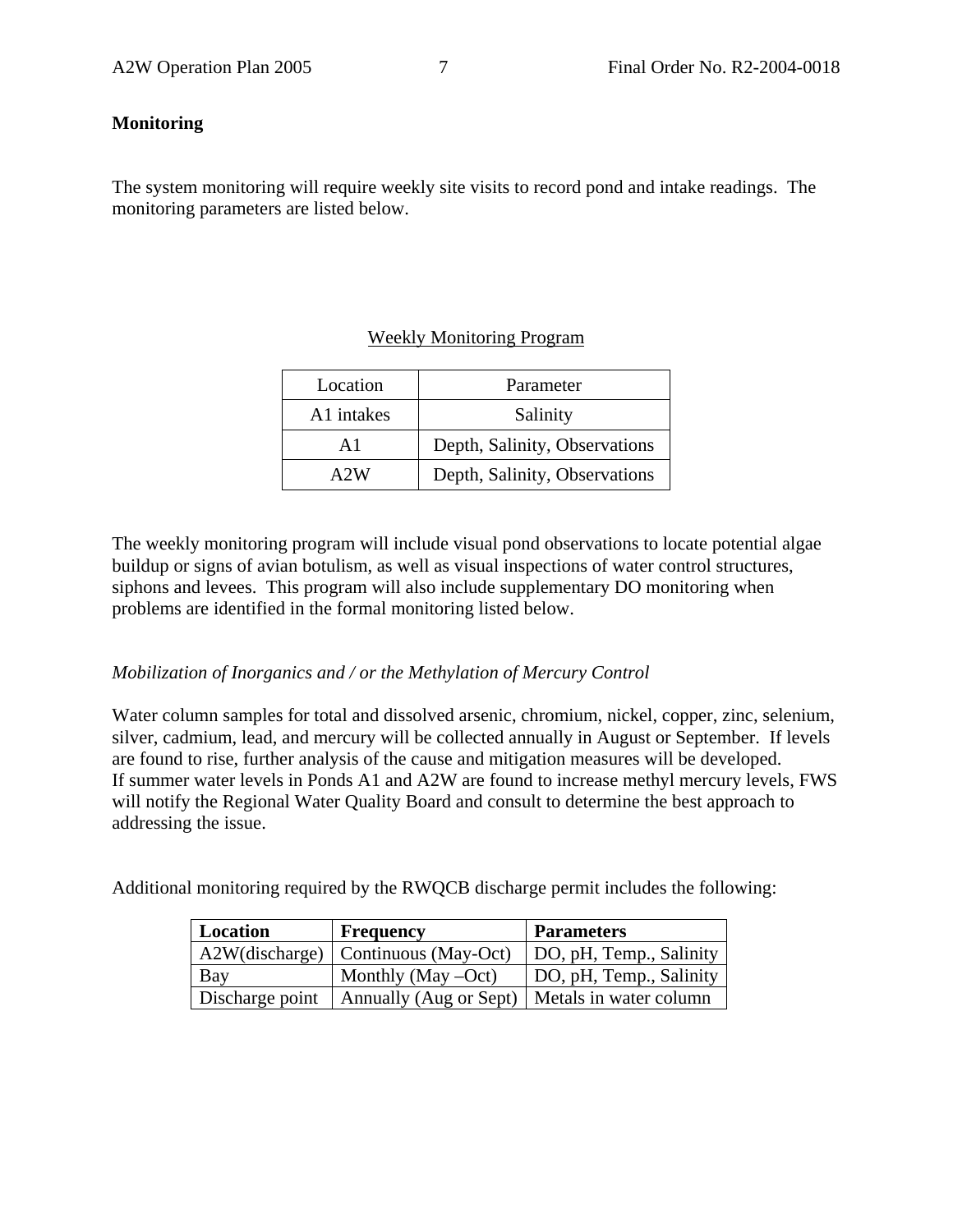

# **Objectives**

Maintain full tidal circulation through ponds B1, B2, A2E, and A3W while maintaining discharge salinities to Guadalupe Slough at less than 40 ppt and meet the other water quality requirements in the Water Board's Waste Discharge Permit. This program will also include monitoring for pH, dissolved oxygen, temperature, avian botulism, mercury methylation, and potential for inorganic mobilization.

Maintain pond A3N as a seasonal pond. If results of wildlife population monitoring indicate the need, operate pond A3N as a batch pond (i.e., at higher salinities).

Maintain water surface levels lower in winter to reduce potential overtopping of A3W levee adjacent to Moffett Field.

# **Structures**

The A3W system includes the following structures needed for water circulation in the ponds:

- Existing 36" gate intake structure from the Bay at B1
- New 48" gate intake from the Bay at B1
- New 48" gate between B1 and A2E
- Existing 2x36" pipes in series between A2E and A3W (no gates).
- New 36" gate between B2 and A3W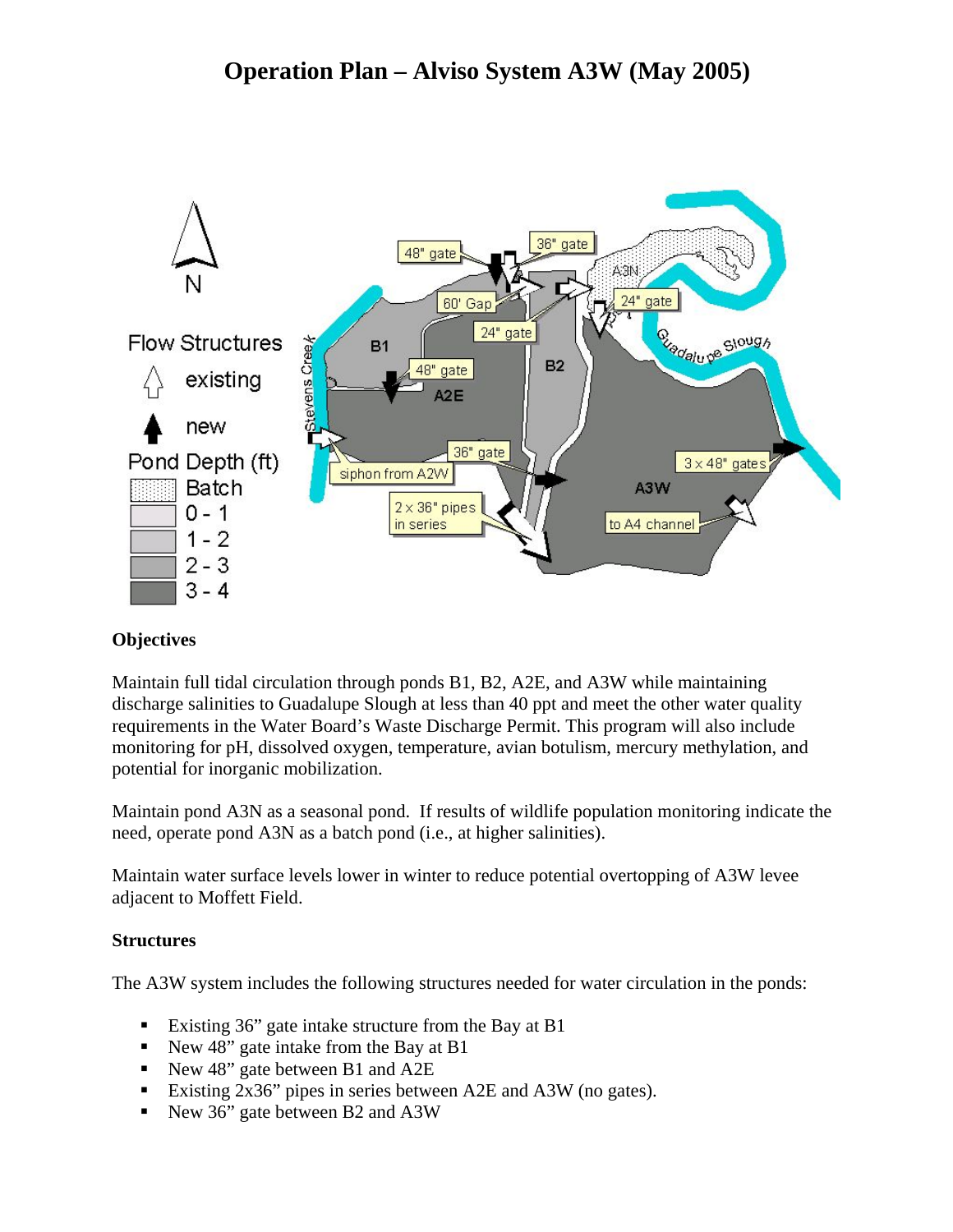- Existing gap between B1 and B2
- Existing 24" gate between B2 and A3N
- Existing 24" gate between A3N and A3W
- New 3x48" gate outlet at A3W to Guadalupe Slough. Two are outlet only, and one allows both inflow and outflow, no weir.
- Existing staff gages at all ponds and new NGVD gages at all ponds
- Existing siphon from A2W is closed, but available if needed

# **System Description**

The intake for the A3W system is located at the northeast end of pond B1 and includes one 48" gate and one 36" gate from the bay. The system outlet is located at the eastern end of pond A3W, with three 48" gates into Guadalupe Slough. The normal flow through the system follows two parallel routes. One route is from B1 to A2E and then to A3W. The second route is from B1 to B2 and then to A3W. Flow through the two routes is controlled by gates from B1 to A2E, from A2E to A3W, and from B2 to A3W. There is an uncontrolled gap between ponds B1 and B2. Due to the size of pond A2E, the majority of the flow should be through A2E, with only minimal circulation flow through B2. Because of the flap gates and the relative elevation of the tides and pond levels, all gravity intake flow would occur at high tide, and all outflows would occur when the tide is below 3 ft. MLLW.

Pond A3N is a seasonal pond. Therefore, for the ISP period, the pond will be drained, and left to partially fill with rain water during the winter and to evaporate completely during the summer. However, if wildlife population monitoring during this period indicates the need for additional higher salinity habitats or if mercury monitoring indicates an increase in methylation due to reduction in water levels, Pond A3N could be operated as a batch pond.

# **Summer Operation**

The summer operation is intended to provide circulation flow to makeup for evaporation during the summer season. The average total circulation inflow is approximately 35 cfs, or 70 acrefeet/day. The summer operation would normally extend from May through October.

| Pond           | Area<br>(Acres) | Bottom Elev.<br>(ft, NGVD) | Water Level<br>(ft, NGVD) | Water Level<br>(ft, Staff Gage) |
|----------------|-----------------|----------------------------|---------------------------|---------------------------------|
| B <sub>1</sub> | 142             | $-0.8$                     | 0.4                       | 1.3                             |
| B <sub>2</sub> | 170             | $-0.6$                     | 0.4                       | 1.3                             |
| A2E            | 310             | $-3.1$                     | $-0.5$                    | 3.0                             |
| A3W            | 560             | $-3.2$                     | $-1.4$                    | 2.1                             |
| A3N            | 163             | $-1.4$                     | <b>NA</b>                 | <b>NA</b>                       |

#### Summer Pond Water Levels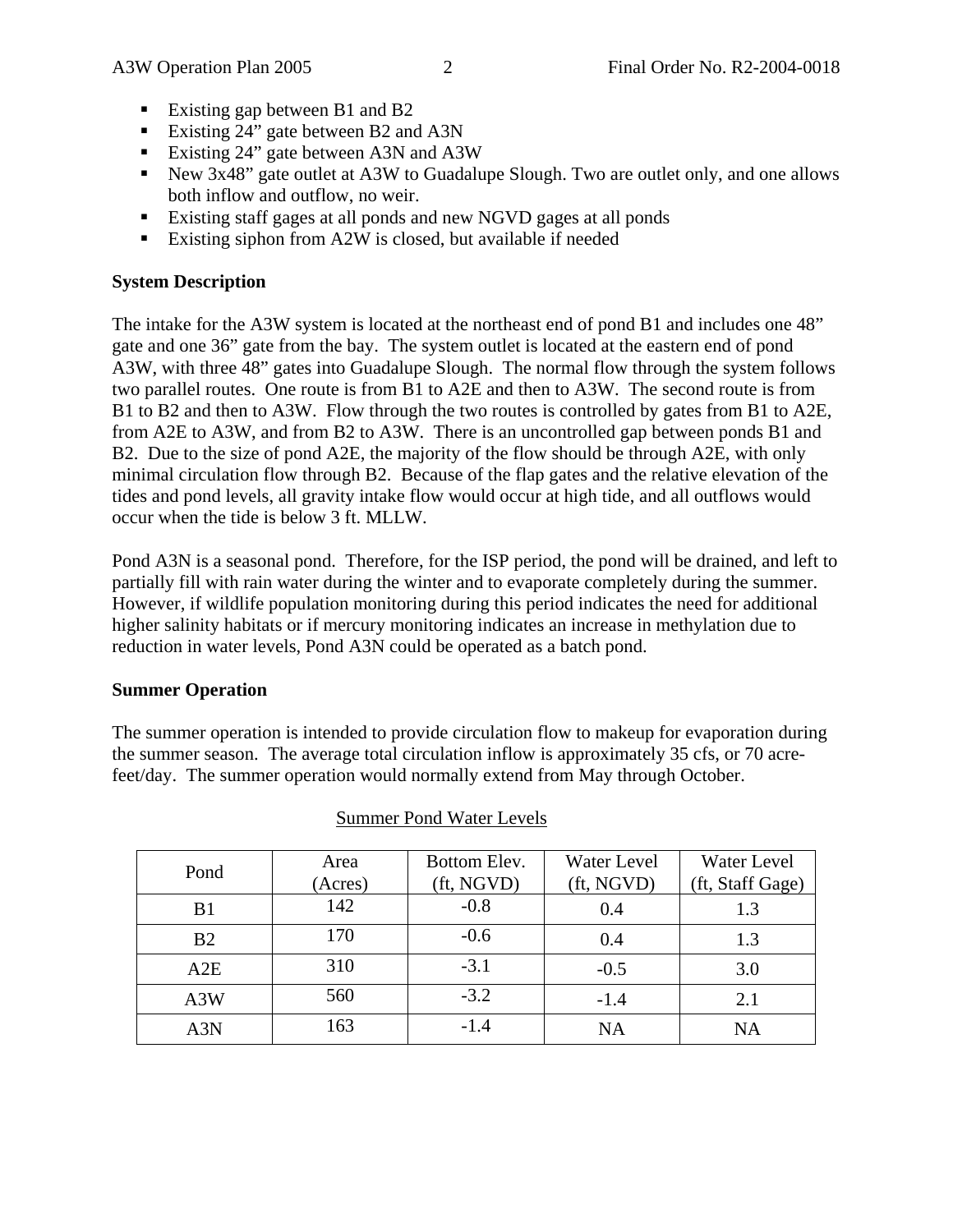| Gate           | Setting                   | Setting         |
|----------------|---------------------------|-----------------|
|                | $(% \mathbf{A})$ (% open) | (in, gate open) |
| B1 west intake | 100                       | 36              |
| B1 east intake | 90                        | 39              |
| $B1 - A2E$     | 38                        | 14              |
| $A2E - A3W$    | <b>NA</b>                 | NA              |
| $B2 - A3W$     | 41                        | 12              |
| A3W outlets    | 100                       | 48              |
| A3W intake     |                           |                 |
| $B2 - A3N$     |                           |                 |
| $A3N - A3W$    |                           |                 |

#### Summer Gate Settings

## *Water Level Control*

The water level in A3W is the primary control for the pond system. The system flow is limited by the outlet capacity. Normal operation would have the outlet gates fully open. Water levels are controlled by the intake gate settings. The normal water level in A3W should be at -1.4 ft NGVD (2.1 ft gage). The level may vary by 0.2 due to the influence of weak and strong tides.

The flow through B2 to A3W is only required to maintain circulation through B2. This circulation prevents local stagnant areas which may create areas of higher salinity or algal blooms. The gate can be set to a standard opening and would not require frequent adjustment.

The flow through A2E is controlled by the gates from B1 to A2E. The partial gate opening is to maintain the water level differences between A2E and B1. Again, the setting should not require frequent adjustment. There are no gates on the culverts between A2E and A3W, therefore the water levels in those two ponds should be similar.

The B1 intake gates should be adjusted to control the overall flow though the system. The water levels in B1 (and therefore B2) will change due to the change in inflow. The maximum water level should be less than 1.6 ft NGVD (2.5 ft gage). This is to maintain freeboard on the internal levees and limit wind wave erosion.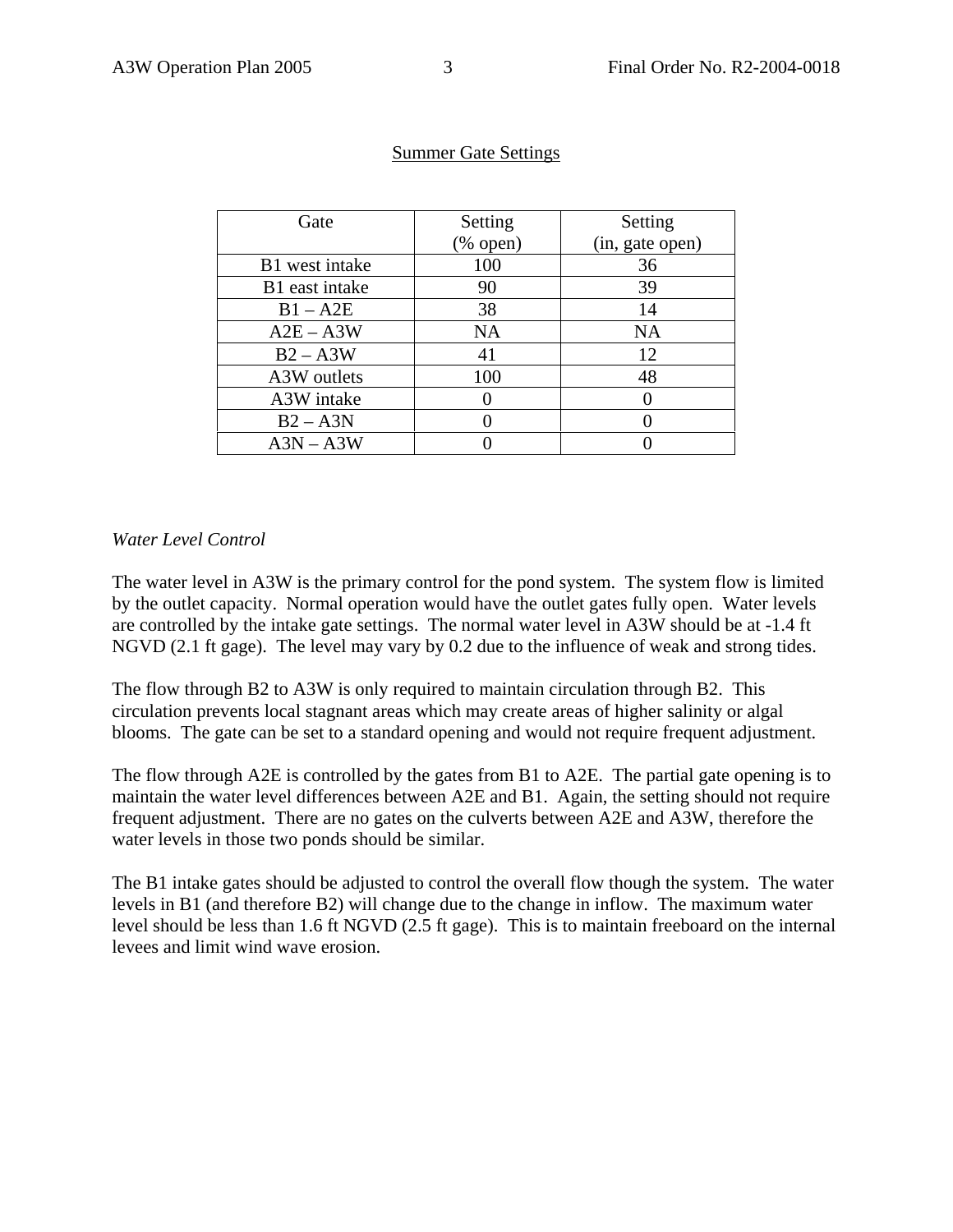| Pond           | Design Water<br>Level Elev.<br>$({\rm ft}, {\rm NGVD})$ | Maximum<br>Water Elev.<br>(ft, NGVD) | Maximum<br>Water Level<br>(ft, Staff Gage) | Minimum<br>Water Elev.<br>(ft, NGVD) | Minimum<br><b>Water Level</b><br>(ft, Staff Gage) |
|----------------|---------------------------------------------------------|--------------------------------------|--------------------------------------------|--------------------------------------|---------------------------------------------------|
| B <sub>1</sub> | 0.4                                                     | 1.6                                  | 2.5                                        | $-0.2$                               | 0.7                                               |
| B <sub>2</sub> | 0.4                                                     | 1.6                                  | 2.5                                        | $-0.2$                               | 0.7                                               |
| A2E            | $-0.5$                                                  | $-0.2$                               | 3.3                                        | $-2.0$                               | 1.5                                               |
| A3W            | $-1.4$                                                  | $-0.2$                               | 3.3                                        | $-2.0$                               | 1.5                                               |
| A3N            | <b>NA</b>                                               | <b>NA</b>                            | 2.6                                        | <b>NA</b>                            | <b>NA</b>                                         |

# Design Water Level Ranges

The minimum and maximum water levels are based on our observations in the ponds for the period 2004.

|                | Design Water | 100 %       | 100 %            |
|----------------|--------------|-------------|------------------|
| Pond           | Level Elev.  | Coverage    | Coverage         |
|                | (ft, NGVD)   | Water Elev. | Water Level      |
|                |              | (ft, NGVD)  | (ft, Staff Gage) |
| B1             | 0.4          | $-0.8$      | 0.1              |
| B <sub>2</sub> | 0.4          | $-0.8$      | 0.1              |
| A2E            | $-0.5$       | $-2.2$      | 1.3              |
| A3W            | $-1.4$       | $-2.7$      | 0.8              |
| A3N            | <b>NA</b>    | NA          | NA               |

#### 100 Percent Coverage Water Level

The 100 percent coverage values represent the estimated water level which begins to expose part of the pond bottom area. Lower water levels would expose large areas of the pond bottom to drying and may cause odor problems.

#### *Salinity Control*

The summer salinity in the system will increase from the intake at B1 to the outlet at A3W, due to evaporation within the system. The design maximum salinity for the discharge at A3W is 40 ppt. The intake flow at B1 should be increased when the salinity in A3W is close to 35 ppt. Increased flow will increase the water level in A3W. Water levels in pond A3W above elevation -0.2 ft NGVD (3.3 ft gage) should be avoided as they may increase wave erosion of the levees.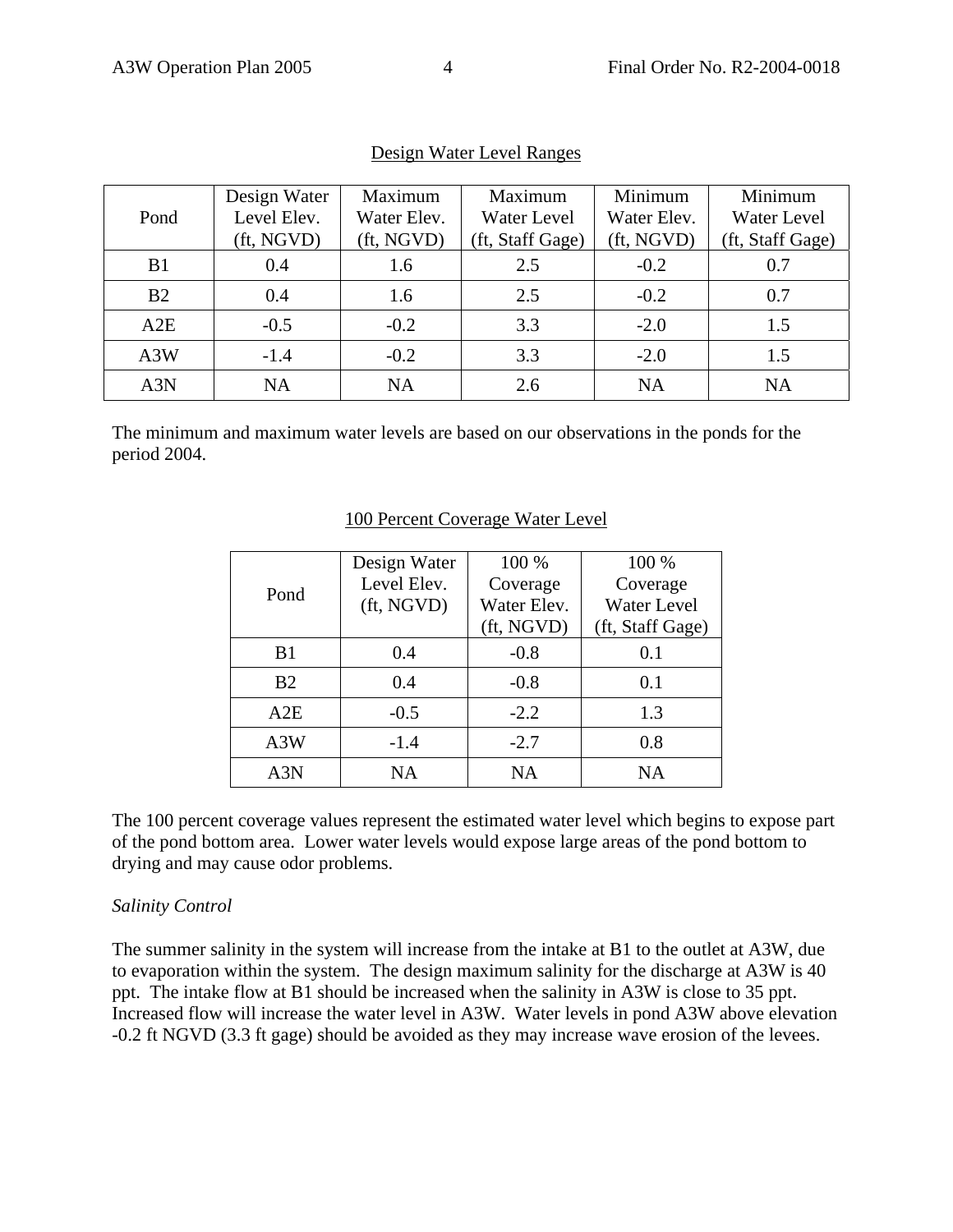*Dissolved Oxygen and pH Control* 

If summer monitoring shows that DO levels in discharges from the Pond A3W fall below a  $10<sup>th</sup>$ percentile of 3.3 mg/L (calculated on a calendar weekly basis), the FWS will accelerate receiving water monitoring to weekly, conduct within-pond monitoring and notify and consult with the Water Board as to which Best Management Practices described below for increasing dissolved oxygen levels in discharge water should be implemented:

1. Increase the flows in the system by opening the A1 inlet further. If increased flows are not possible, fully open both the A1 and A2W gates to allow the ponds to become muted tidal systems until pond DO levels revert to levels at or above conditions in the Creek.

2. Set in a series of flow diversion baffles at the pond discharge for directing the water from more suitable DO water levels to achieve maximum oxygen uptake.

3. Cease nighttime discharges due to diurnal pattern.

4. Close discharge gates completely until DO levels meet standards.

5. Close discharge gates completely for a period of time each month when low tides occur primarily at night.

6. Mechanically harvest dead algae.

7. Install solar aeration circulators.

The pH of the discharge is related to the DO of the discharge. If the pH of the discharge falls outside the range of  $6.5 - 8.5$ , an analysis of the impact of discharging pH on the receiving waters will be performed. If it is determined that discharge is impacting receiving water pH, the above mitigations measures will be implemented.

To help minimize significant downtime on continuous monitoring devices used for DO and pH, the FWS will:

- 1. Have an extra monitor on hand, in case there is a break down.
- 2. Get a loaner unit through Hydrolab (within a week), if the extra monitor is being used.
- 3. Work with Hydrolab to insure a quick repair of monitors (within 2 weeks).

# *Avian botulism*

Avian botulism outbreaks most typically occur in late summer/early fall when warm temperatures and an abundance of decaying organic matter (vegetation and invertebrates) combine to present ideal conditions for the anaerobic soil bacterium *Clostridium botulism* along water bodies. If summer monitoring shows that DO levels in the pond drop the BMPs listed under the section on Dissolved Oxygen and pH Control will be implemented to increase the DO. Monitoring of weather for long periods of hot, dry, windless days during late August and early September will trigger on the ground monitoring for any signs of botulism. FWS will be in contact with the adjacent landowners such as the San Jose and Sunnyvale Treatment plants to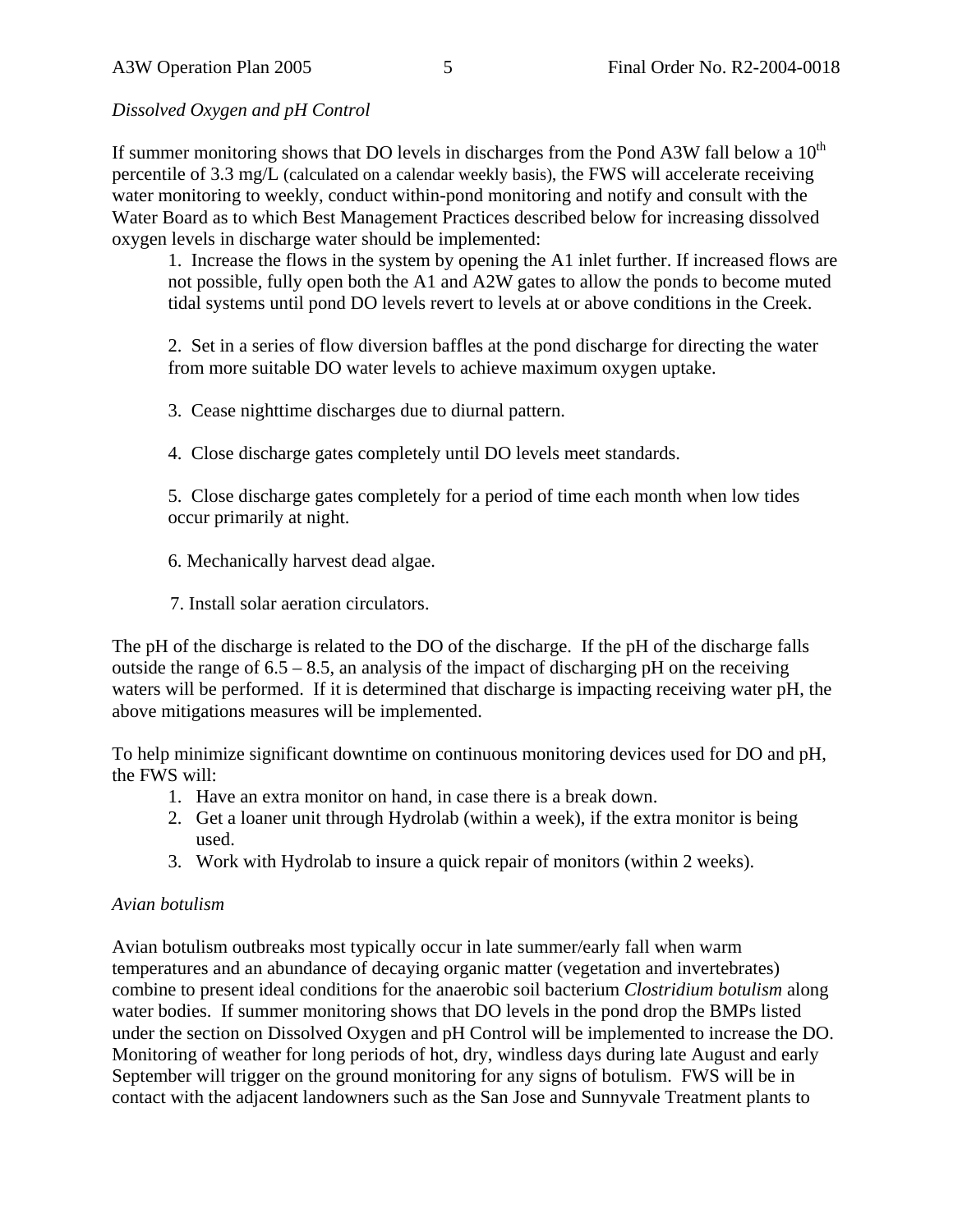A3W Operation Plan 2005 6 Final Order No. R2-2004-0018 determine if botulism is occurring on their ponds. Additionally, if any bird carcasses in the ponds or nearby receiving waters are observed, they will be promptly collected and disposed of.

# **Winter Operation**

The winter operation is intended to provide less circulation flow than the summer operation. Evaporation is normally minimal during the winter. The winter operation is intended to limit large inflows during storm tide periods and to allow rain water to drain from the system.

The average total circulation inflow is approximately 16 cfs, or 32 acre-feet/day, with an average outflow of approximately 18 cfs (36 acre-feet per day). The winter operation period would normally extend from November through April. The proposed gate settings are intended to limit the intake flow, and flow within the system.

| Pond           | Area<br>(Acres) | Bottom Elev.<br>(ft, NGVD) | Water Level<br>(ft, NGVD) | Water Level<br>(ft, Staff Gage) |
|----------------|-----------------|----------------------------|---------------------------|---------------------------------|
| B1             | 142             | $-0.8$                     | 0.9                       | 1.8                             |
| B <sub>2</sub> | 170             | $-0.6$                     | 0.9                       | 1.8                             |
| A2E            | 310             | $-3.1$                     | $-1.8$                    | 1.7                             |
| A3W            | 560             | $-3.2$                     | $-1.8$                    | 1.7                             |
| A3N            | 163             | $-1.4$                     | <b>NA</b>                 | NA                              |

#### Winter Pond Water Levels

| Winter   | Gate           | Setting     | Setting         | Gate |
|----------|----------------|-------------|-----------------|------|
| Settings |                | $(\%$ open) | (in, gate open) |      |
|          | B1 west intake | 34          | 10              |      |
|          | B1 east intake | 25          | 10              |      |
|          | $B1 - A2E$     | 16          | 6               |      |
|          | $A2E - A3W$    | <b>NA</b>   | <b>NA</b>       |      |
|          | $B2 - A3W$     | 21          | 6               |      |
|          | A3W outlets    | 100         | 48              |      |
|          | A3W intake     | O           |                 |      |
|          | $B2 - A3N$     |             |                 |      |
|          | $A3N - A3W$    |             |                 |      |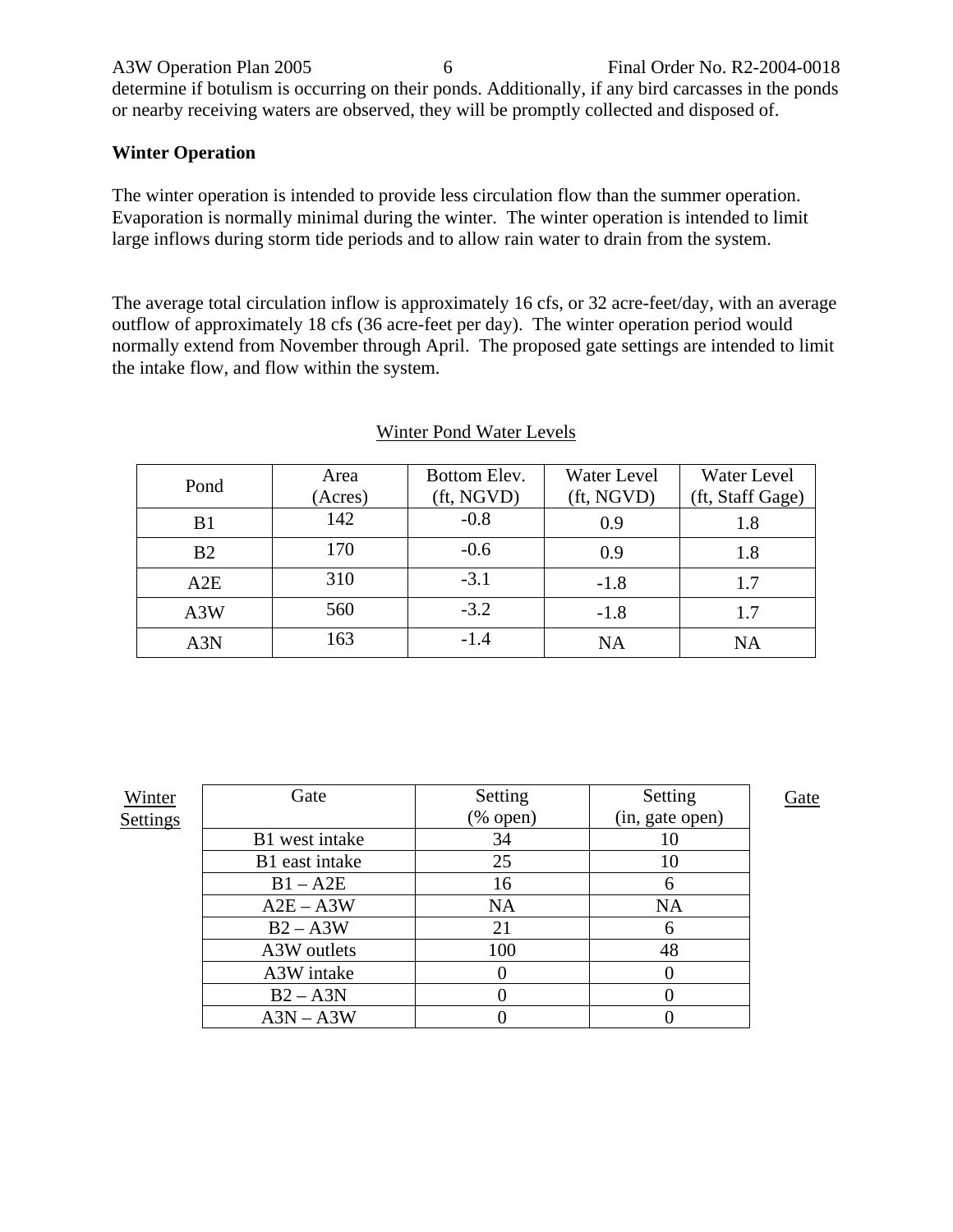# *Water Level Control*

The water level in A3W is the primary control for the pond system. The system flow is limited by the outlet capacity. Normal winter operation would have the A3W outlet gates fully open. Water levels are controlled by the intake gate settings. The normal water level in A3W should be near -1.8 ft NGVD (1.7 ft gage). The level may vary by 0.2 due to the influence of weak and strong tides, storm tides, and rainfall inflows.

The water levels in A3W are important to prevent levee overtopping. The south levee separates the pond from the Moffit Field drainage ditch. The levee is low, and subject to erosion with high water levels. If the water level in A3W exceeds -0.6 ft NGVD (2.9 ft gage), the intake gate openings at B1 should be reduced or closed. The internal gates from B1 and B2 would also require adjustment. If the water level in A3W exceeds -0.2 ft NGVD (3.3 ft gage), the intake gates and all internal gates should be closed until the water level in A3W is back to normal. This may take one to two weeks depending on the weather. The water levels in the upper ponds (B1,

B2, and A2E) may increase due to rainfall during this period, but are less sensitive to higher water levels. The historic high elevation in pond A3W has been -0.2 ft NGVD (3.3 ft gage).

Whenever possible, the system intake at B1 should be closed in anticipation of heavy winter rains and high tides. When the system intake gates are closed, the internal gates from B1 to A2E and from B2 to A3W should also be closed to keep water in the upper ponds (B1 and B2).

There is no gate between A2E and A3W. During winter operations with reduced flows through the system, the A2E water level will be similar to the A3W water level. During the summer, the higher flows will establish approximately 0.9 ft difference due to the head loss through the two pipes in series which connect the ponds.

#### *Salinity Control*

The winter salinity in the system may decrease from the intake at B1 to the outlet at A3W, due to rainfall inflows within the system, which may exceed winter evaporation. During very wet winters, the intake salinities and system salinities may decrease to as low as 10 ppt.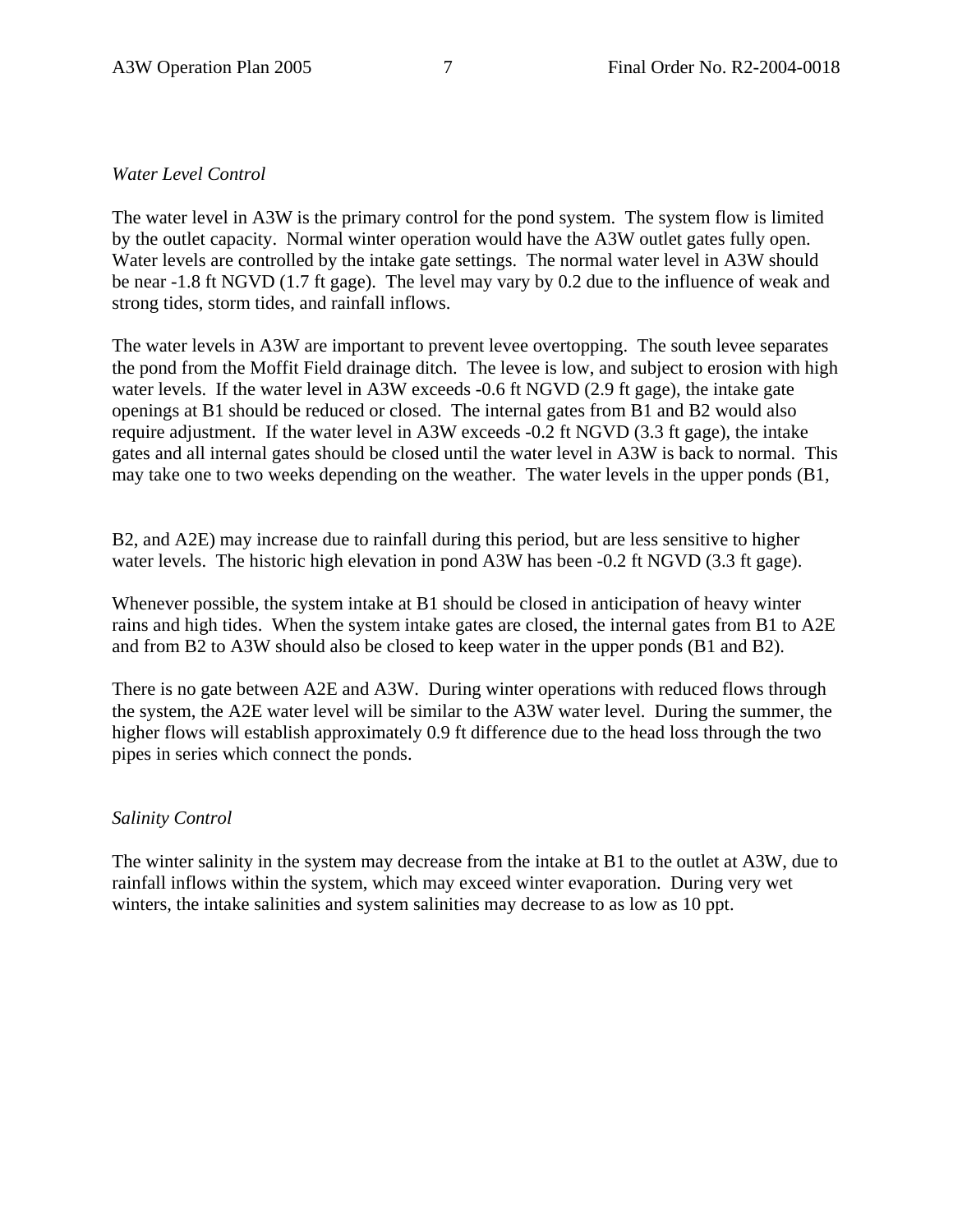#### **Monitoring**

The system monitoring will require weekly site visits to record pond and intake readings, as well as to inspect water control structures, siphons and levees. The monitoring parameters are listed below.

| Location       | Parameter                     |
|----------------|-------------------------------|
| B1 intakes     | Salinity                      |
| B1             | Depth, Salinity, Observations |
| B <sub>2</sub> | Depth, Salinity, Observations |
| A2E            | Depth, Salinity, Observations |
| A3W            | Depth, Salinity, Observations |
| A3N            | Depth, Salinity, Observations |

## Weekly Monitoring Program

The weekly monitoring program will include visual pond observations to locate potential algae buildup or signs of avian botulism, as well as visual inspections of water control structures, siphons and levees. This program will also include supplementary DO monitoring when problems are identified in the formal monitoring listed below.

#### *Mobilization of Inorganics and / or the Methylation of Mercury Control*

Water column samples for total and dissolved arsenic, chromium, nickel, copper, zinc, selenium, silver, cadmium, lead, and mercury shall be collected annually at the Discharge point in August or September. If levels are found to rise, further analysis of the cause and mitigation measures will be developed.

If summer water levels in the A3W system are found to increase methyl mercury levels, FWS will notify the Regional Water Quality Board and consult to determine the best approach to addressing the issue.

Additional monitoring required by the RWQCB discharge permit includes the following:

| Location      | Frequency                                                         | <b>Parameters</b>       |
|---------------|-------------------------------------------------------------------|-------------------------|
|               | A3W(discharge)   Continuous (May-Oct)                             | DO, pH, Temp., Salinity |
| Guadalupe.Sl. | Monthly (May $-Oct$ )                                             | DO, pH, Temp., Salinity |
|               | Discharge Point   Annually (Aug or Sept)   Metals in water column |                         |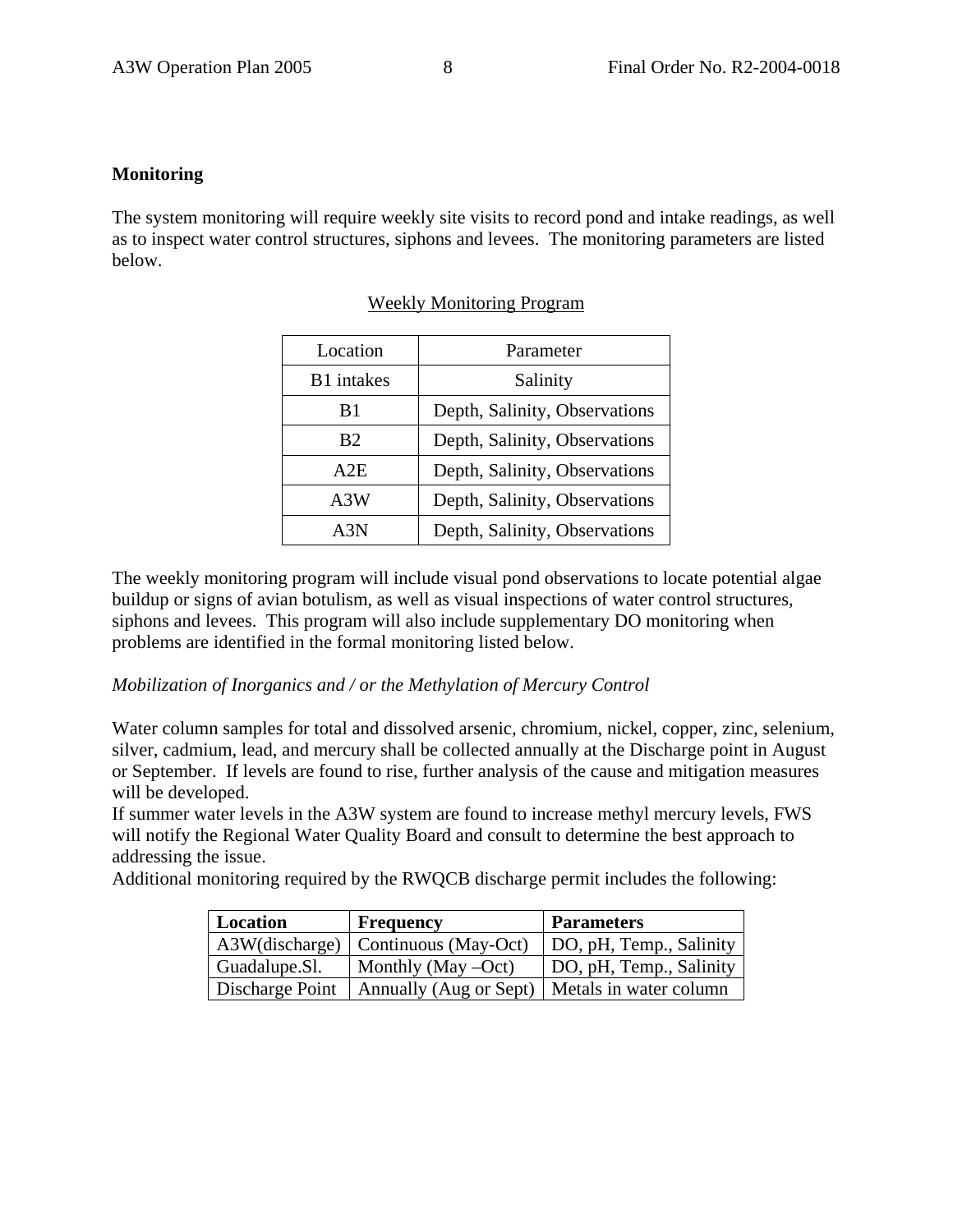# **Operation Plan – Alviso System A7 (May 2005)**



# **Objectives**

Maintain full tidal circulation through ponds A5 and A7 while maintaining discharge salinities to the Bay at less than 40 ppt. and meet the other water quality requirements in the Water Board's Waste Discharge Permit. This program will also include monitoring for pH, dissolved oxygen, temperature, avian botulism, mercury methylation, and potential for inorganic mobilization.

Maintain pond A8 as a seasonal pond. If results of wildlife population monitoring indicate the need, operate pond A8 as a batch pond.

Maintain option to reverse flows if needed.

#### **Structures**

The A7 system includes the following structures needed for water circulation in the ponds:

- New 2x48" gate intake at A5 from Guadalupe Slough.
- New cut at the internal levee between A5 and A7.
- Existing 24" control gate from A7 to A8.
- Existing 4,000 gpm pump from A8 to A11. Outlet piping modified to allow discharge to A7 in addition to A11.
- New 2x48" gate outlet with two 24' weir boxes at A7 into Alviso Slough.
- Existing staff gages in both ponds; New NGVD gages at both new structures
- Existing siphon from A4 should generally be closed.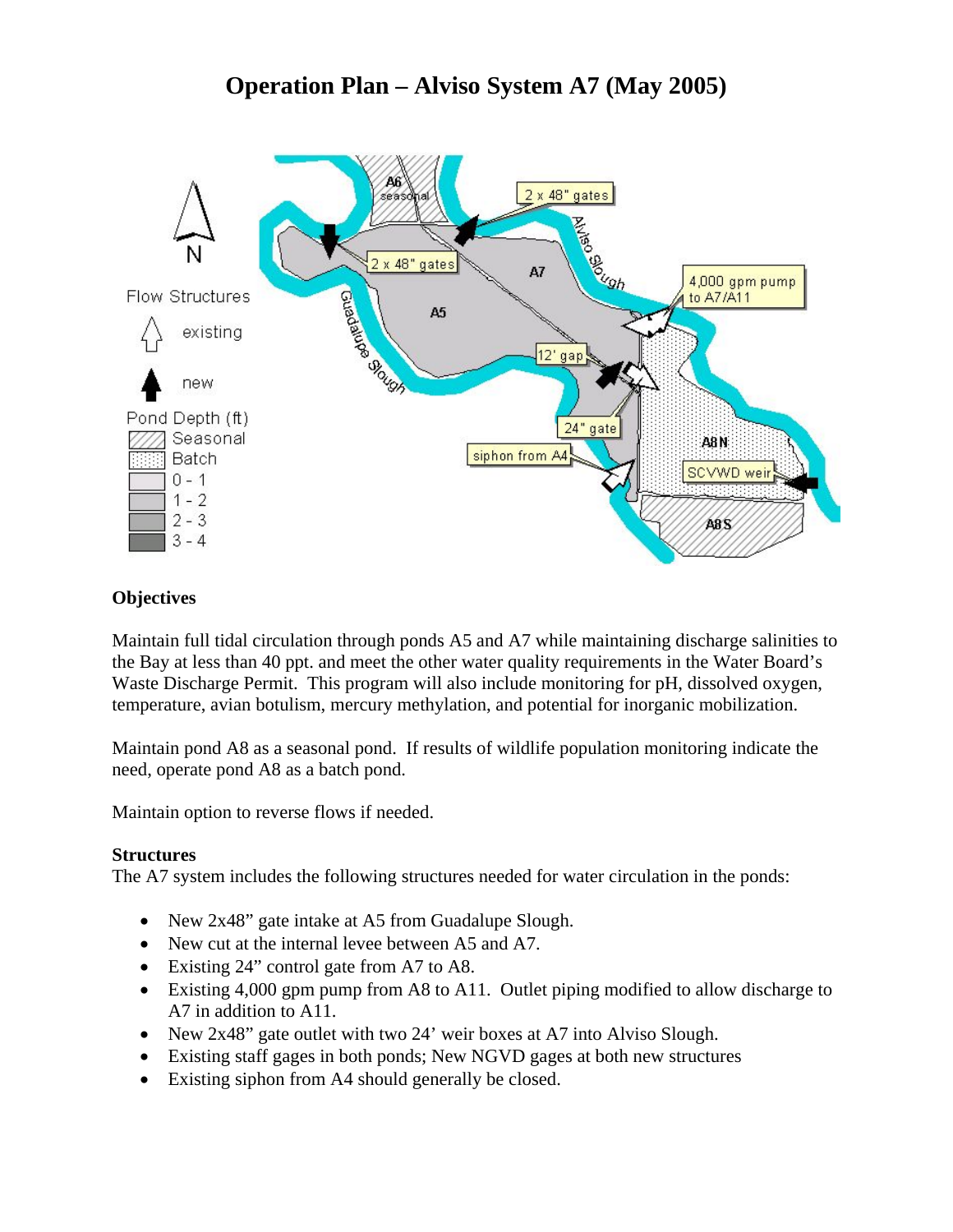# **System Description**

The intake for the A7 system is located at the northwest end of pond A5 and includes two 48 inch gates from lower Guadalupe Slough. The system outlet is located at the northeast end of pond A7, with two 48-inch gates to Alviso Slough. In normal operations, the flow through the system starts at the intake at A5 though a cut at the southern end of the levee between A5 and A7, and flows out to Alviso Slough through two 48-inch outlet gates. Both sections of Pond A8 (A8N and A8S) will be operated as seasonal ponds filling with winter rains and generally drying during the summer, though some makeup water can be added A8N through a 24-inch gate from pond A7. If necessary in the future, following bird monitoring studies, A8N may be operated as a batch pond with higher salinities. Because of the flap gates and the relative elevation of the tides and pond levels, all gravity intake flow would occur at high tide, and all outflows would occur when the tide is below 4.5 ft. MLLW.

The Santa Clara Valley Water District has built a weir at Pond A8 to allow flood overflow waters from Alviso Slough to enter the pond during 10-year storm events, or greater. Some flood waters may overtop the levees and enter Ponds A5 and A7 as well. When the ponds fill with floodwaters, the District is responsible for pumping the pond waters back to Alviso Slough or Guadalupe Slough and monitoring for increased mercury levels in sediments/pond waters.

The A7 system can be reversed by changing the control gate settings to intake water from Alviso Slough and release water to Guadalupe Slough. However, the reversed flow circulation does not have an outlet weir at the A5 structure. Therefore, the A5 gates must be set to maintain minimum water levels in the ponds. The reverse flow condition may conflict with the seasonal intake limitations from Alviso Slough for salmonid protection. The A7 structure should not be used as an intake during the winter (December to April) to avoid entrainment of migrating juvenile salmonids. The only reason to use the reversed flow circulation is to avoid potential poor water quality conditions in Guadalupe Slough, if necessary.

The A7 system would require very limited management, unless Pond A8 is operated as a batch pond. Note that for a period of time, the SCVWD may request to continue pumping waters from Pond A4 into Pond A5. At that time, they will provide data analyses and operations plans to assure that A7 discharges will remain below our RWQCB permit limits.

#### **Summer Operation**

The summer operation is intended to provide circulation flow to makeup for evaporation during the summer season. The average total circulation inflow is approximately 22 cfs, or 44 acrefeet/day, with an outlet flow of about 16 cfs (32 acre-feet/day). The summer operation would normally extend from May through October.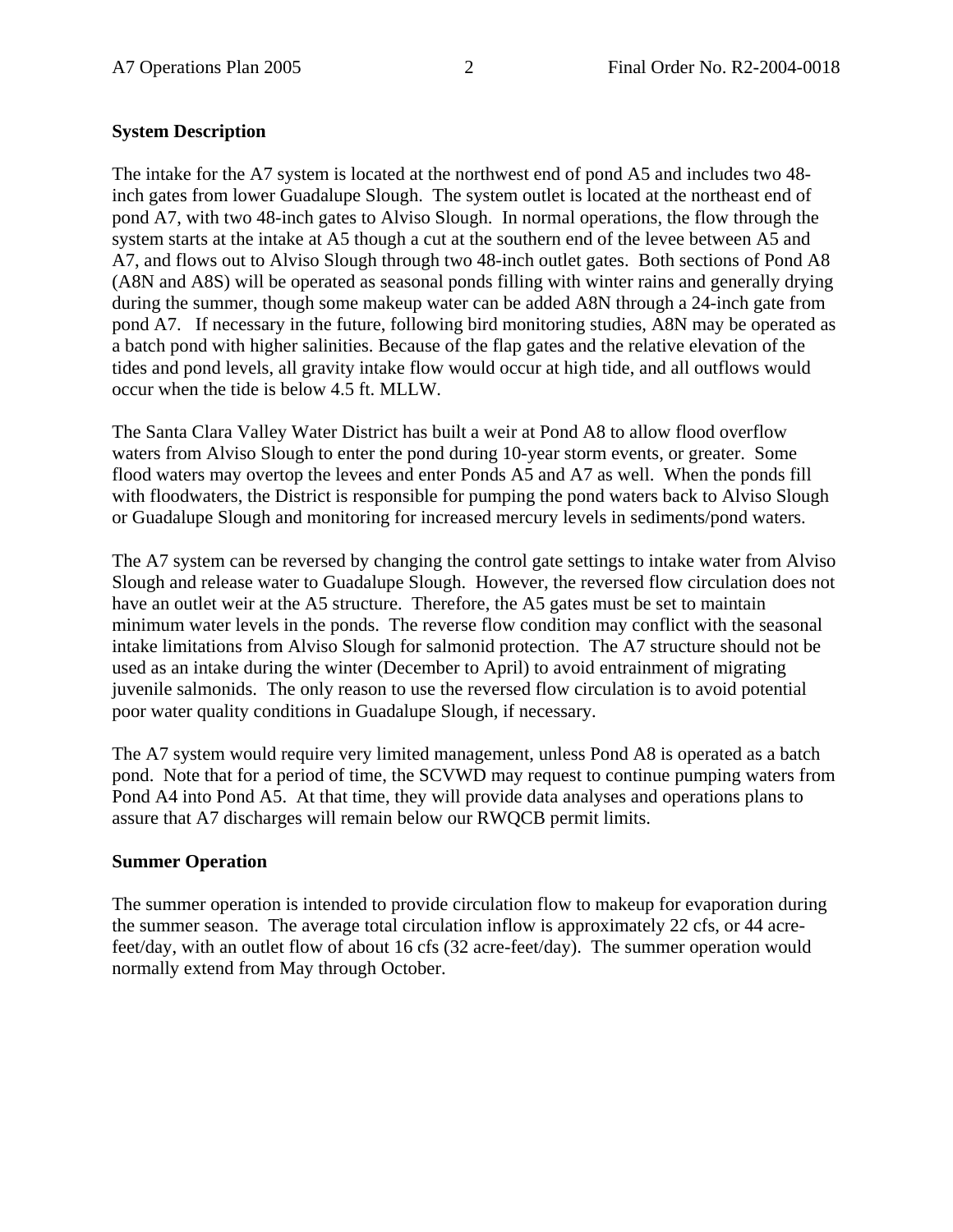| Pond | Area    | Bottom Elev. | Water Level | Water Level      |
|------|---------|--------------|-------------|------------------|
|      | (Acres) | (ft, NGVD)   | (ft, NGVD)  | (ft, Staff Gage) |
| A5   | 615     | $-0.6$       | 0.4         |                  |
| A7   | 256     | $-0.5$       | (0.4)       |                  |
| A8N  | 406     | $-3.4$       | ΝA          | NΑ               |

# Summer Pond Water Levels

## Summer Gate Settings

| Gate       | Setting                                | Setting         |  |
|------------|----------------------------------------|-----------------|--|
|            | $(% \mathcal{L}_{0}^{\infty}$ (% open) | (in, gate open) |  |
| A5 intakes | 30                                     | 12              |  |
| A7 outlet  | 100                                    | 48              |  |
| A7/A8      |                                        |                 |  |
| Weir       | 0.0 ft NGVD                            | 6 boards        |  |

## *Water Level Control*

The bottom elevations in both Ponds A5 and A7 are similar and inlet/outlet capacities are the same. Due to the levee cut to connect the ponds, the water levels are similar in both ponds. Flows will occur in either direction based on inlet and outlet gate settings

The A5 intake gate should be adjusted to control the overall flow though the system. The maximum water level in either A5 or A7 should be less than 0.6 ft NGVD (2.1 ft gage). This is to maintain freeboard on the internal levees and limit wind wave erosion. The maximum water level is also intended to preserve the existing islands within the ponds used by nesting birds.

If a significant volume of water is to be diverted into Pond A8, the A5 inlet structure may need to be open further to bring in additional water. Diversions to A8 are controlled by the A7 to A8 gate. One foot of water in A8 (400 acre-feet) represents approximately 0.5 ft in A5/A7, or the net inflow to the system over approximately 10 days.

|                | Design Water             | Maximum       | Maximum          | Minimum     | Minimum          |
|----------------|--------------------------|---------------|------------------|-------------|------------------|
| Pond           | Level Elev.              | Water Elev.   | Water Level      | Water Elev. | Water Level      |
|                | $({\rm ft}, {\rm NGVD})$ | (ft, NGVD)    | (ft, Staff Gage) | (ft, NGVD)  | (ft, Staff Gage) |
| A <sub>5</sub> | 0.4                      | $0.6^{\circ}$ | 2.1              | $-0.3$      | 1.2              |
| A7             | 0.4                      | 0.6           | 2.0              | $-0.3$      | 1.1              |
| A8N            | NA                       | $-1.0$        | 0.5              | $-2.5$      | $-1.0$           |

# Design Water Level Ranges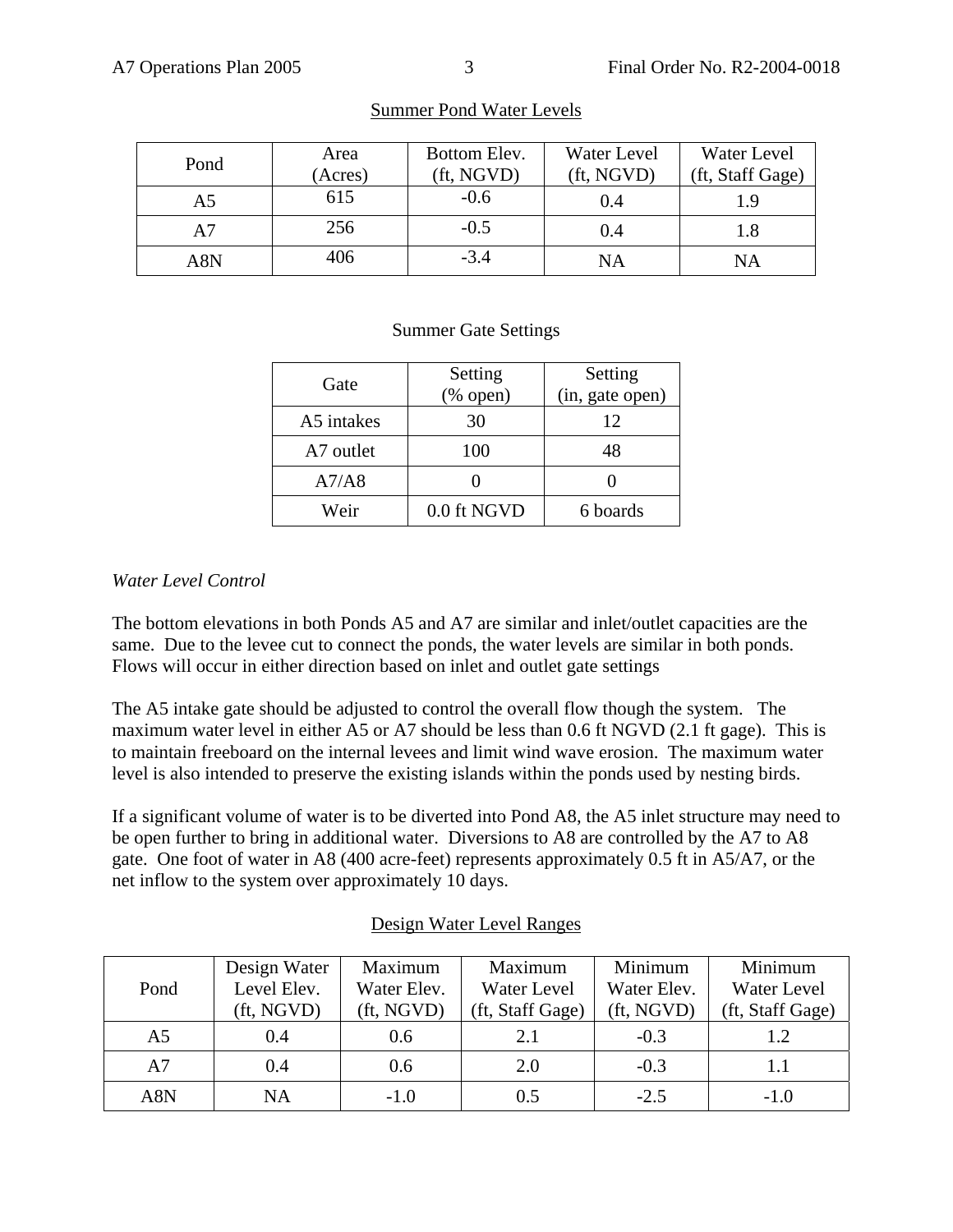The minimum and maximum water levels are based on our observations in the ponds for the period 2004.

| Pond           | Design Water<br>Level Elev.<br>(ft, NGVD) | 100 %<br>Coverage<br>Water Elev.<br>(ft, NGVD) | 100 %<br>Coverage<br>Water Level<br>(ft, Staff Gage) |
|----------------|-------------------------------------------|------------------------------------------------|------------------------------------------------------|
| A <sub>5</sub> | 0.4                                       | 0.2                                            | 1.4                                                  |
| A7             | 0.4                                       | 0.2                                            | 1.4                                                  |
| A8N            | ΝA                                        | $-2.5$                                         | $-1.0$                                               |

|  | 100 Percent Coverage Water Level |  |
|--|----------------------------------|--|
|  |                                  |  |

The 100 percent coverage values represent the estimated water level which begins to expose part of the pond bottom area. Lower water levels would expose large areas of the pond bottom to drying and may cause odor problems.

#### *Salinity Control*

The summer salinity in the system will increase from the intake at A5 to the outlet at A7 due to evaporation within the system. The design maximum salinity for the discharge at A7W is 40 ppt. The intake flow at A5 should be increased if the salinity in A7 is close to 35 ppt. Increased flow may increase the water level in A7. Water levels above elevation 0.6 ft NGVD (2.1 ft gage) should be avoided as they may increase wave erosion of the levees.

#### *Dissolved Oxygen and pH Control*

If summer monitoring shows that DO levels in discharges from the Pond A7 fall below a  $10<sup>th</sup>$ percentile of 3.3 mg/L (calculated on a calendar weekly basis), the FWS will accelerate receiving water monitoring to weekly, conduct within-pond monitoring and notify and consult with the Water Board as to which Best Management Practices described below for increasing dissolved oxygen levels in discharge water should be implemented:

1. Increase the flows in the system by opening the A1 inlet further. If increased flows are not possible, fully open both the A1 and A2W gates to allow the ponds to become muted tidal systems until pond DO levels revert to levels at or above conditions in the Creek.

2. Set in a series of flow diversion baffles at the pond discharge for directing the water from more suitable DO water levels to achieve maximum oxygen uptake.

3. Cease nighttime discharges due to diurnal pattern.

4. Close discharge gates completely until DO levels meet standards.

5. Close discharge gates completely for a period of time each month when low tides occur primarily at night.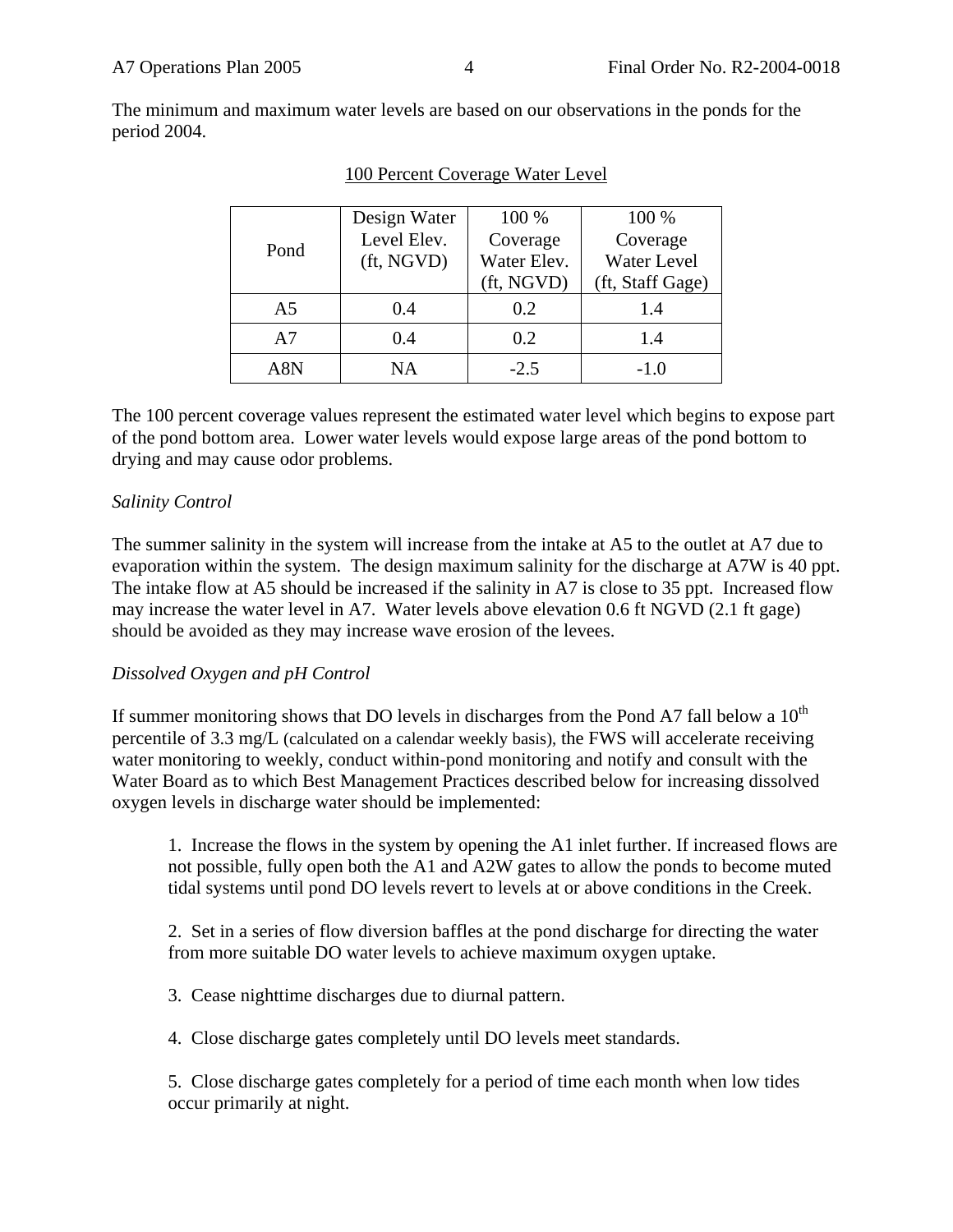- 6. Mechanically harvest dead algae.
- 7. Install solar aeration circulators.

The pH of the discharge is related to the DO of the discharge. If the pH of the discharge falls outside the range of  $6.5 - 8.5$ , an analysis of the impact of discharging pH on the receiving waters will be performed. If it is determined that discharge is impacting receiving water pH, the above mitigations measures will be implemented.

To help minimize significant downtime on continuous monitoring devices used for DO and pH, the FWS will:

- 1. Have an extra monitor on hand, in case there is a break down.
- 2. Get a loaner unit through Hydrolab (within a week), if the extra monitor is being used.
- 3. Work with Hydrolab to insure a quick repair of monitors (within 2 weeks

#### *Avian botulism*

Avian botulism outbreaks most typically occur in late summer/early fall when warm temperatures and an abundance of decaying organic matter (vegetation and invertebrates) combine to present ideal conditions for the anaerobic soil bacterium *Clostridium botulism* along water bodies. If summer monitoring shows that DO levels in the pond drop the BMPs listed under the section on Dissolved Oxygen and pH Control will be implemented to increase the DO. Monitoring of weather for long periods of hot, dry, windless days during late August and early September will trigger on the ground monitoring for any signs of botulism. FWS will be in contact with the adjacent landowners such as the San Jose and Sunnyvale Treatment plants to determine if botulism is occurring on their ponds. Additionally, if any bird carcasses in the ponds or nearby receiving waters are observed, they will be promptly collected and disposed of.

#### **Winter Operation**

The winter operation is intended to provide circulation flow and to allow rain water to drain from the system. The proposed winter operation would be the same as the summer operation. The average total circulation inflow is approximately 22 cfs, or 44 acre-feet/day, with an outlet flow of about 23 cfs (46 acre-feet/day). The winter operation period would normally extend from November through April. The proposed gate settings are intended to limit the intake flow, and flow within the system.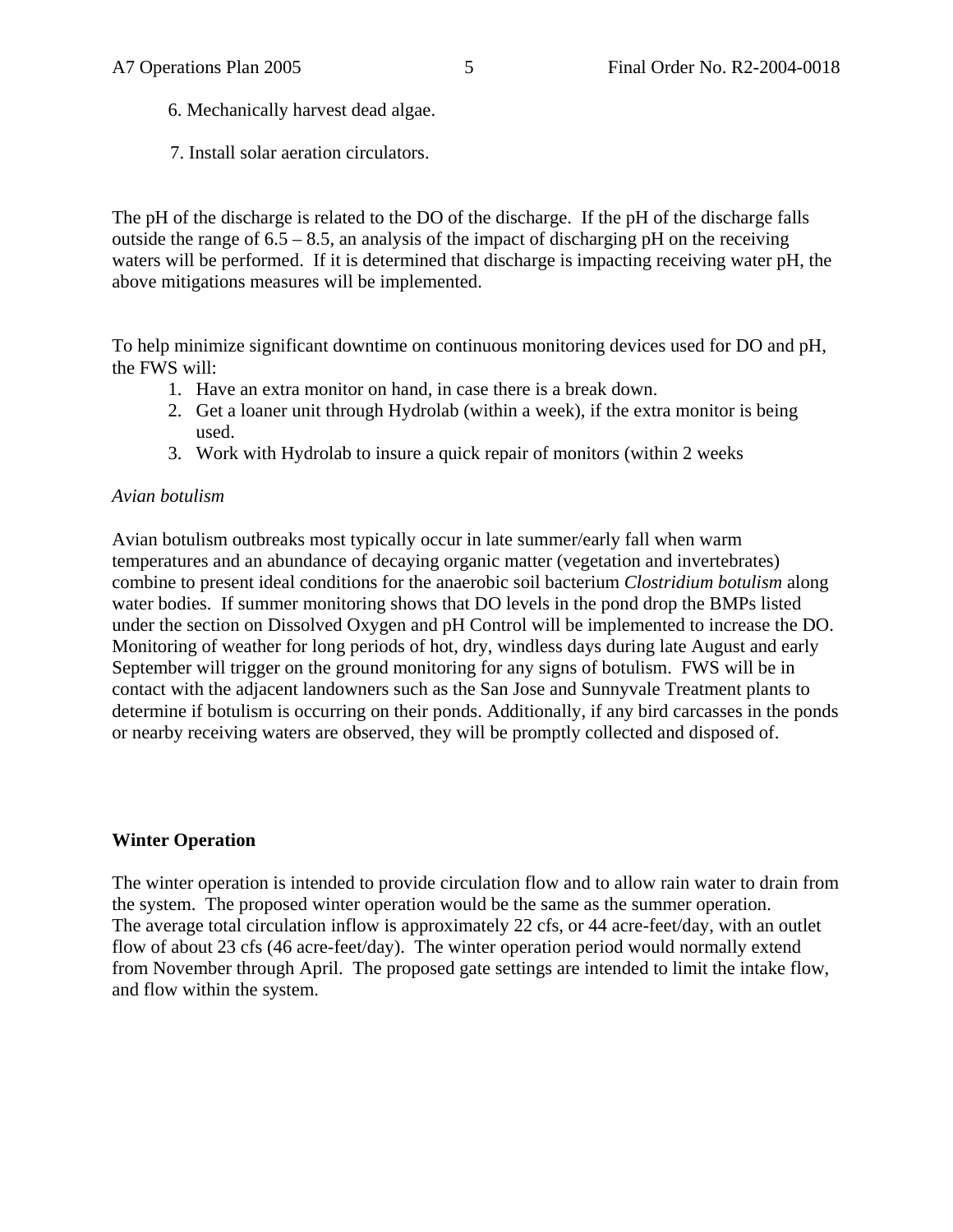| Pond | Area    | Bottom Elev. | Water Level | Water Level      |
|------|---------|--------------|-------------|------------------|
|      | (Acres) | (ft, NGVD)   | (ft, NGVD)  | (ft, Staff Gage) |
| A5   | 615     | $-0.6$       | 0.4         |                  |
| A7   | 256     | $-0.5$       | 0.4         |                  |
| A8N  | 406     | $-3.4$       | NA          | NA               |

# Winter Pond Water Levels

#### Winter Gate Settings

| Gate       | Setting<br>$(\%$ open) | Setting<br>(in, gate open) |
|------------|------------------------|----------------------------|
|            |                        |                            |
| A5 intakes | 30                     | 12                         |
| A7 outlet  | 100                    | 48                         |
| A7/A8      |                        |                            |
| Weir       | $0.0$ NGVD             | 6 boards                   |

#### *Water Level Control*

Consideration may be made to reduce water levels in the ponds prior to winter storm events and high tides by closing or reducing the gate opening at the A5 inlet structure. Approximately three weeks would be needed to reduce pond levels by 0.5 feet. Water levels above elevation 0.6 ft NGVD (2.1 ft gage) should be avoided as they may increase wave erosion of the levees.

#### *Salinity Control*

The winter salinity in the system may decrease from the intake at A5 to the outlet at A7, due to rainfall inflows within the system, which may exceed winter evaporation. During very wet winters, the intake salinities and system salinities may decrease below 10 ppt. If the SCVWD weir has a significant flood spill into pond A8N, the flood water may overflow into A5 and A7. The intake gates and outlet gates can be opened to the maximum after the flood event to aid in lowering the water level in the system. The volume in A8 below the elevation of the cross levee will not drain by gravity, and will need to be pumped from the ponds by the SCVWD.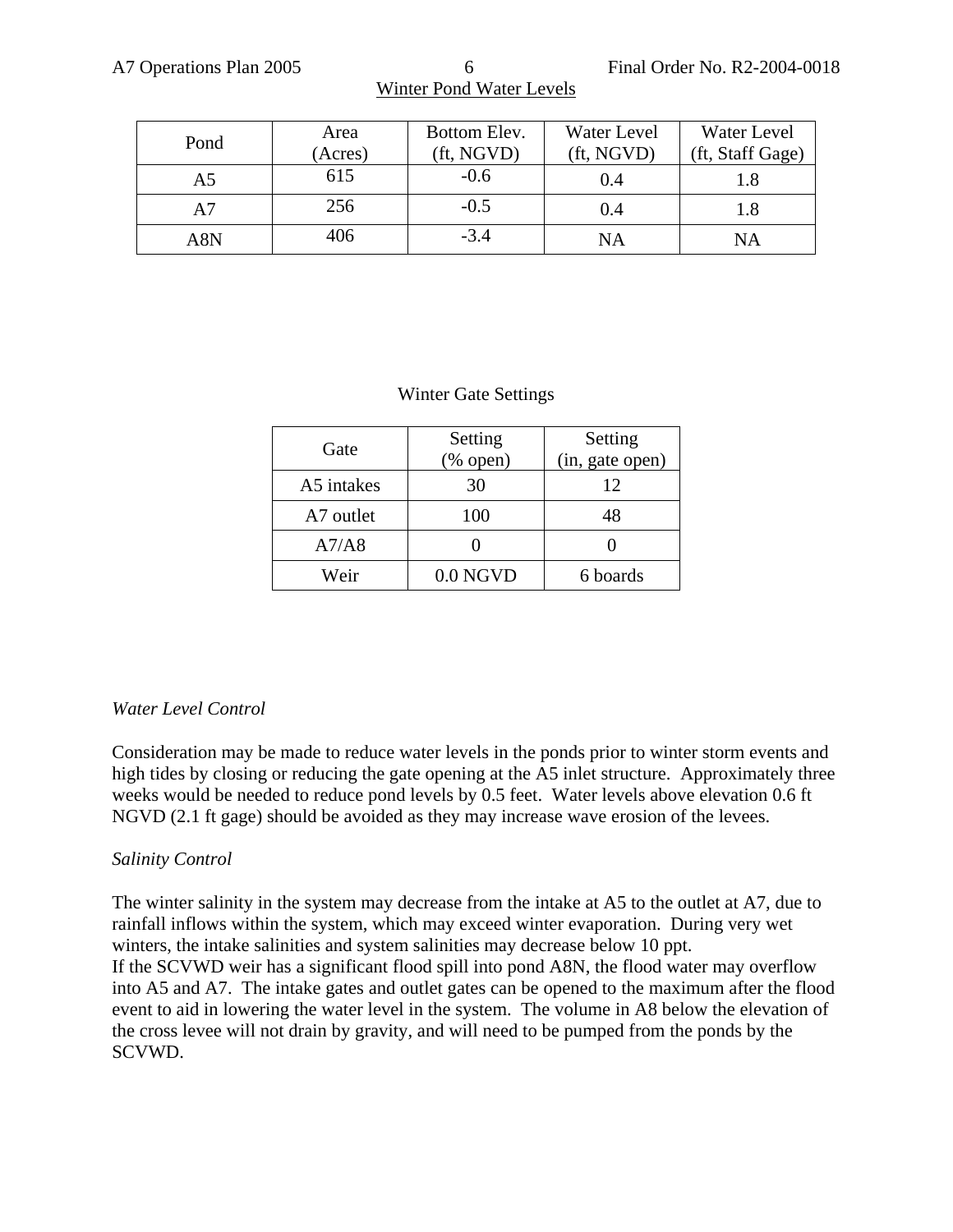# **Monitoring**

The system monitoring will require weekly site visits to record pond and intake readings. The monitoring parameters are listed below.

# Weekly Monitoring Program

| Location       | Parameter                     |
|----------------|-------------------------------|
| A5 intake      | Salinity                      |
| A <sub>5</sub> | Depth, Salinity, Observations |
| A7             | Depth, Salinity, Observations |
| ΑR             | Depth, salinity, observations |

The weekly monitoring program will include visual pond observations to locate potential algae buildup or signs of avian botulism, as well as visual inspections of water control structures, siphons and levees. This program will also include supplementary DO monitoring when problems are identified in the formal monitoring listed below.

# *Mobilization of Inorganics and / or the Methylation of Mercury Control*

Water column samples for total and dissolved arsenic, chromium, nickel, copper, zinc, selenium, silver, cadmium, lead, and mercury shall be collected annually at Discharge point in August or September. If levels are found to rise, further analysis of the cause and mitigation measures will be developed.

If summer water levels in the Discharge point are found to increase methyl mercury levels, FWS will notify the Regional Water Quality Board and consult to determine the best approach to addressing the issue.

Additional monitoring required by the RWQCB discharge permit includes the following:

| Location        | <b>Frequency</b>      | <b>Parameters</b>                               |
|-----------------|-----------------------|-------------------------------------------------|
| A7(discharge)   | Continuous (May-Oct)  | DO, pH, Temp., Salinity                         |
| Alviso Slough   | Monthly (May $-Oct$ ) | DO, pH, Temp., Salinity                         |
| Discharge point |                       | Annually (Aug or Sept)   Metals in water column |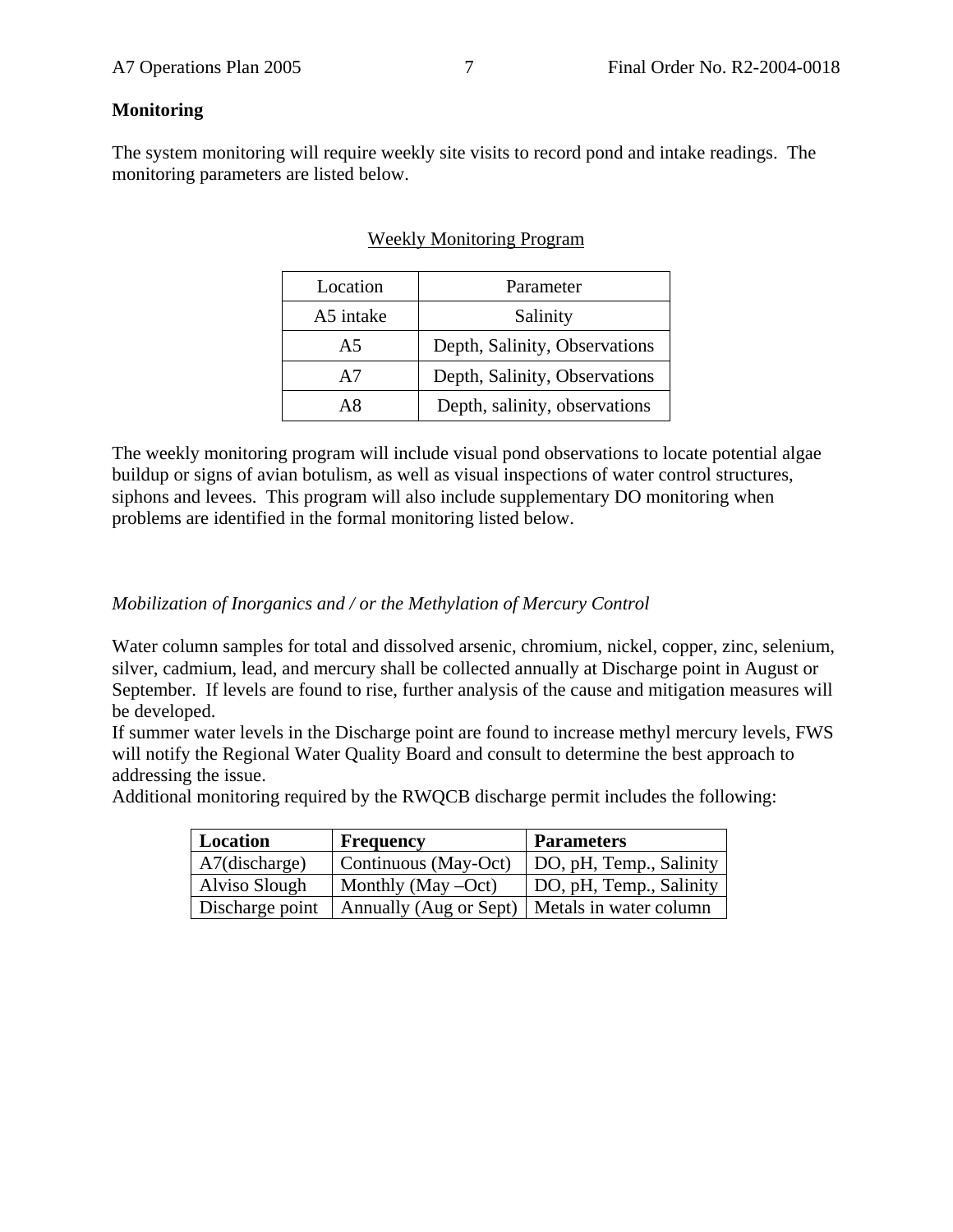# **Operation Plan – Alviso System A14 (May 2005)**



# **Objectives**

Maintain full tidal circulation through pondsA9, A10, A11 and A14, while maintaining discharge salinities to Coyote Creek at less than 40 ppt. and meet the other water quality requirements in the Water Board's Waste Discharge Permit. This program will also include monitoring for pH, dissolved oxygen, temperature, avian botulism, mercury methylation, and potential for inorganic mobilization.

Maintain pond A12, A13 and A15 as batch ponds. Operate batch ponds at a higher salinity  $(80 - 120$  ppt) during summer to favor brine shrimp.

Minimize entrainment of salmonids by limiting inflows during winter.

Maintain water surface levels lower in winter to reduce potential overtopping.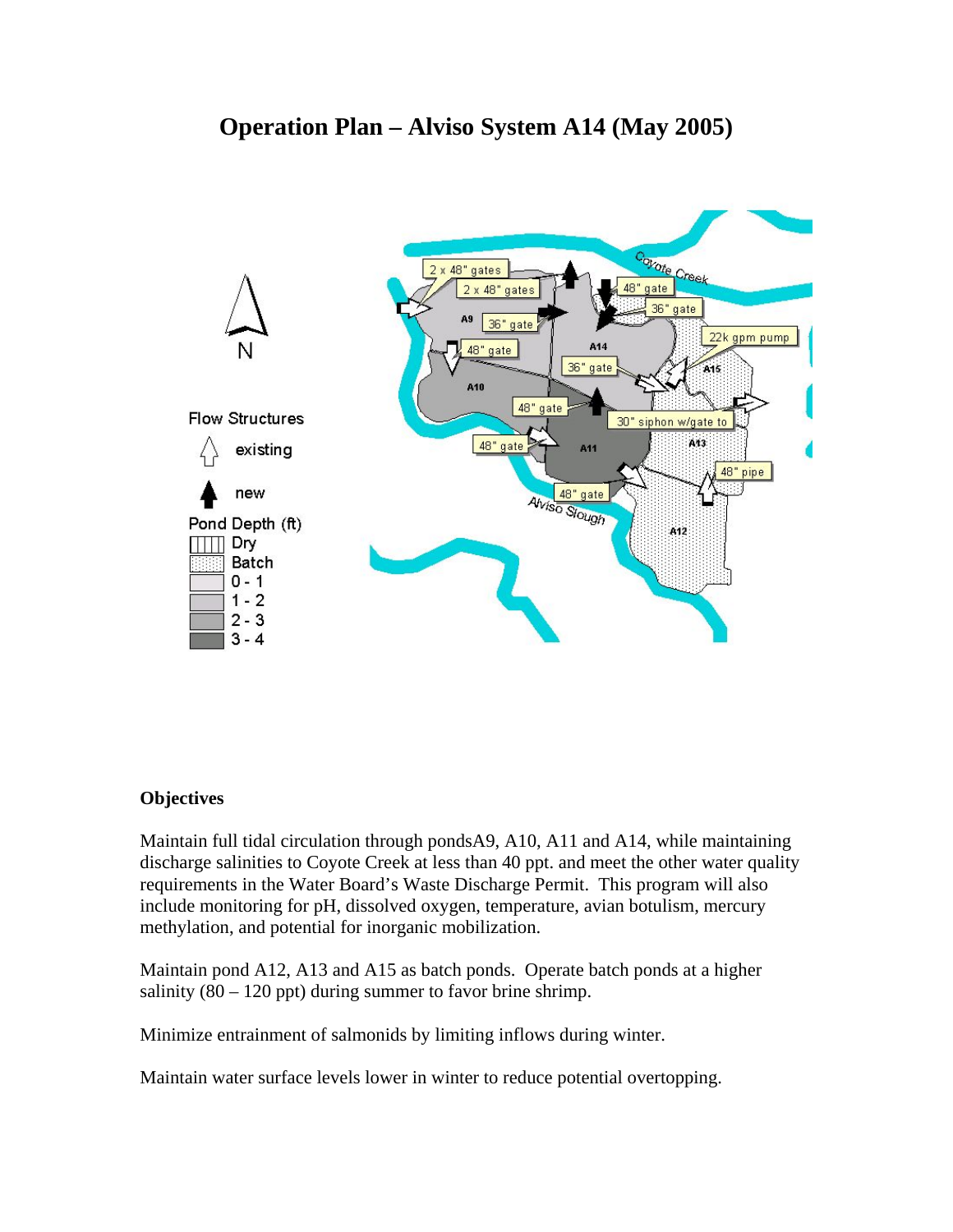# **Structures**

The A14 system includes the following structures needed for water circulation in the ponds:

- Existing 2 x 48" gate intake at A9 from Alviso Slough
- Existing 48" gate between A9 and A10
- New 48" gate between A9 and A14
- Existing 48" gate between A10 and A11
- New 48" gate between A11 and A14
- Existing 48" gate between A11 and A12
- Existing 48" gate between A12 and A13
- Existing 36" gate between A14 and A13
- Existing siphon from A15 to A16
- Existing 36" gate between A15 and A14
- Existing 22,000 gpm pump from A13 to A15
- New 48" gate intake at A15 from Coyote Creek
- New 2 x 48" gate outlet at A14 into Coyote Creek
- Existing staff gages at all ponds and new NGVD gages at all pond

# **System Description**

The intake for the A14 system is located at the northwest end of pond A9 and includes two 48" gates from Alviso slough near the Bay. The system outlet is located at the northerly end of A14, with two 48" gates into Coyote Creek. The normal flow through the system proceeds from the intake at A9, then flow through A10 and A11 to the outlet at A14. Because of the flap gates and the relative elevation of the tides and pond levels, all gravity intake flow would occur at high tide, and all outflows would occur when the tide is below 4.0 ft. MLLW.

Ponds A12, A13, and A15 will be operated as batch ponds to control the individual pond volumes and salinities.

Operations of the A14 system should require little active management of gate openings to maintain appropriate circulation flows. Summer and winter operations are described below to indicate predicted operating levels during the dry and wet seasons.

# **Summer Operation**

The summer operation is intended to provide circulation flow to makeup for evaporation during the summer season. The average total circulation inflow is approximately 38 cfs, or 17,000 gpm. The summer operation would normally extend from May through October.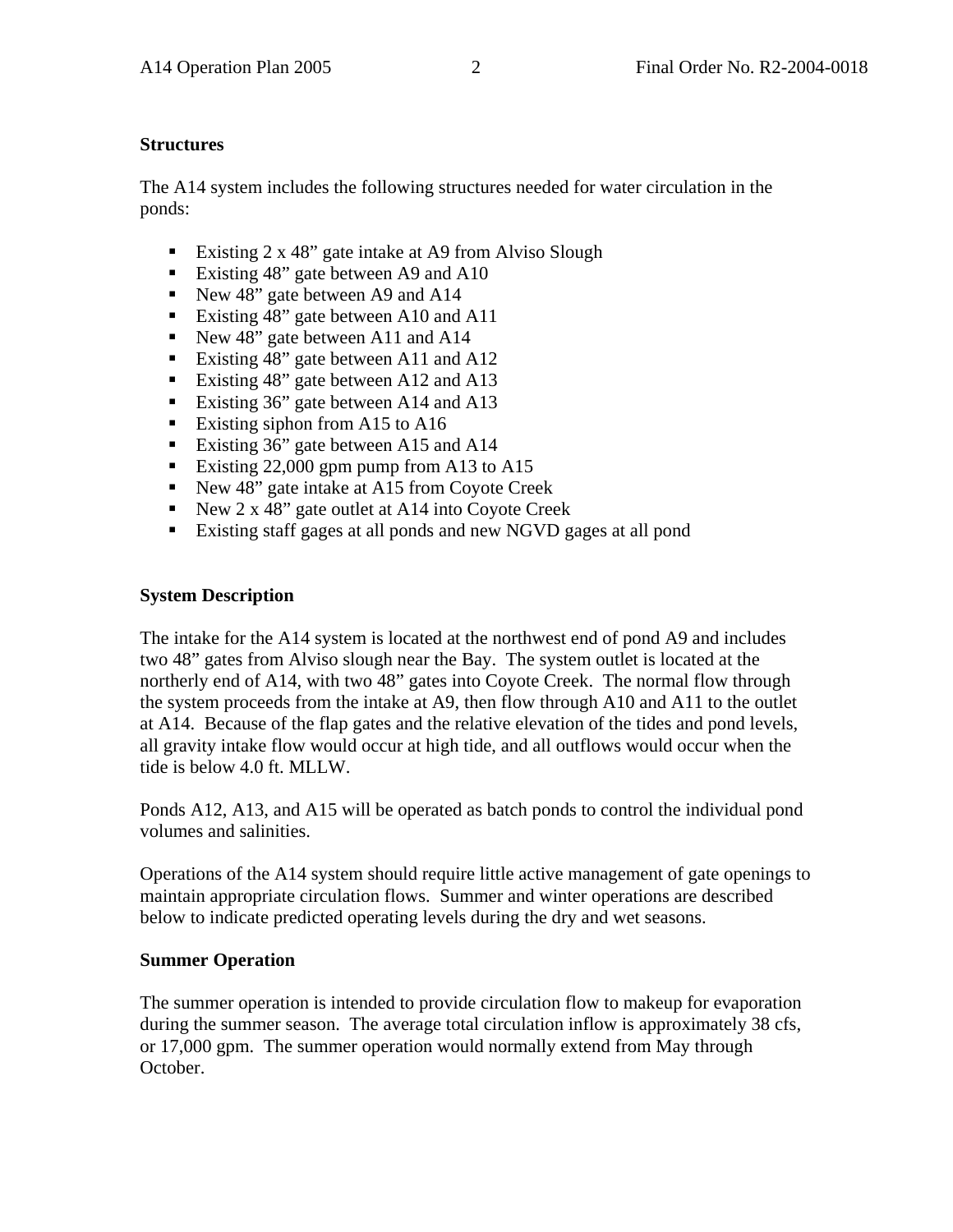| Pond           | Area    | Bottom Elev.             | Water Level              | Water Level      |
|----------------|---------|--------------------------|--------------------------|------------------|
|                | (Acres) | $({\rm ft}, {\rm NGVD})$ | $({\rm ft}, {\rm NGVD})$ | (ft, Staff Gage) |
| A <sup>9</sup> | 385     | $-0.2$                   | 2.0                      | 3.3              |
| A10            | 249     | $-0.8$                   | 1.8                      | 3.0              |
| A11            | 263     | $-1.8$                   | 1.3                      | 2.5              |
| A14            | 341     | $-0.0$                   | 0.9                      | 2.3              |
| A12            | 309     | $-2.0$                   | 1.2                      | 2.5              |
| A13            | 269     | $-1.1$                   | 1.1                      | 2.6              |
| A15            | 249     | 0.7                      | 2.8                      | 4.1              |

# Summer Pond Water Levels

# Summer Gate Settings

| Gate                        | Setting           | Setting         |
|-----------------------------|-------------------|-----------------|
|                             | $(\%$ open)       | (in, gate open) |
| A9 north intake             | 100               | 48              |
| A9 south intake             | 100               | 48              |
| $A9 - A10$                  | 100               | 48              |
| $A10 - A11$                 | 100               | 48              |
| $A11 - A14$                 | 100               | 48              |
| A14 west outlet             | 100               | 48              |
| A <sub>14</sub> east outlet | 100               | 48              |
| $A9 - A14$                  | 0                 | 0               |
| $A11 - A12$                 | $\mathbf{\Omega}$ | 0               |
| $A12 - A13$                 |                   |                 |
| $A13 - A15$                 |                   |                 |
| $A14 - A13$                 |                   |                 |
| $A15 - A14$                 |                   |                 |
| A15 intake                  |                   |                 |
| A <sub>14</sub> weir        | 0.0 ft NGVD       |                 |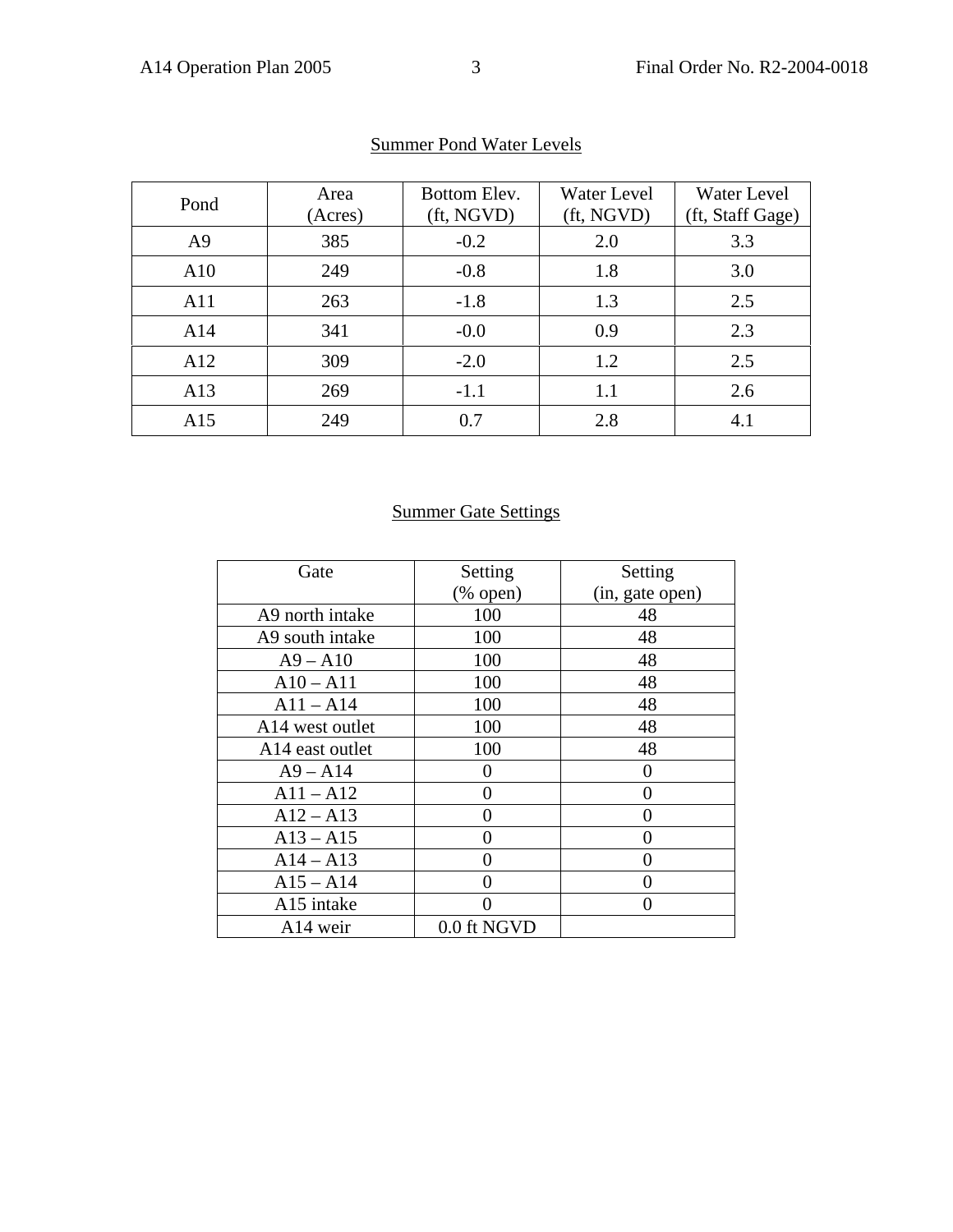*Water Level Control* 

The water level in A14 is the primary control for the pond system. The system flow is limited by the inlet capacity at A9. Normal operation would have the outlet gates fully open. Water levels are controlled by the weir elevation at A14. The A14 weir should be at approximately 0.0 ft NGVD to maintain the summer water level in A14 at 0.9 ft NGVD (2.3ft gage). The level may vary by 0.2 due to the influence of weak and strong tides.

 The route of flow through this system will be from A9 to A10 to A11 to A14. The partial gate opening is to maintain the water level differences between the ponds. Again, the setting should not require frequent adjustment.

The A9 intake gates should be adjusted to control the overall flow though the system. The water levels in A9 will change due to the change in inflow. The maximum water level should be less than 2.5 ft NGVD (3.8 ft gage). This is to maintain freeboard on the internal levees and limit wind wave erosion.

| Pond           | Design Water<br>Level Elev.<br>(ft, NGVD) | 100 %<br>Coverage<br>Water Elev. | 100 %<br>Coverage<br><b>Water Level</b> |
|----------------|-------------------------------------------|----------------------------------|-----------------------------------------|
|                |                                           | (ft, NGVD)                       | (ft, Staff Gage)                        |
| A <sup>9</sup> | 2.0                                       | 1.6                              | 3.0                                     |
| A10            | 1.8                                       | $-0.2$                           | 1.0                                     |
| A11            | 1.3                                       | $-0.2$                           | 1.0                                     |
| A14            | 0.9                                       | 0.8                              | 2.2                                     |
| A12            | <b>NA</b>                                 | $-0.3$                           | 1.0                                     |
| A13            | <b>NA</b>                                 | $-0.3$                           | 1.2                                     |
| A15            | <b>NA</b>                                 | 0.7                              | 2.0                                     |

## 100 Percent Coverage Water Level

The 100 percent coverage values represent the estimated water level which begins to expose part of the pond bottom area. Lower water levels would expose large areas of the pond bottom to drying and may cause odor problems. The 100 percent coverage water levels are intended for information purposes only. Operating the ponds at or near minimum depths will interfere with circulation through the ponds and may cause significant increases in pond salinity during the summer evaporation season.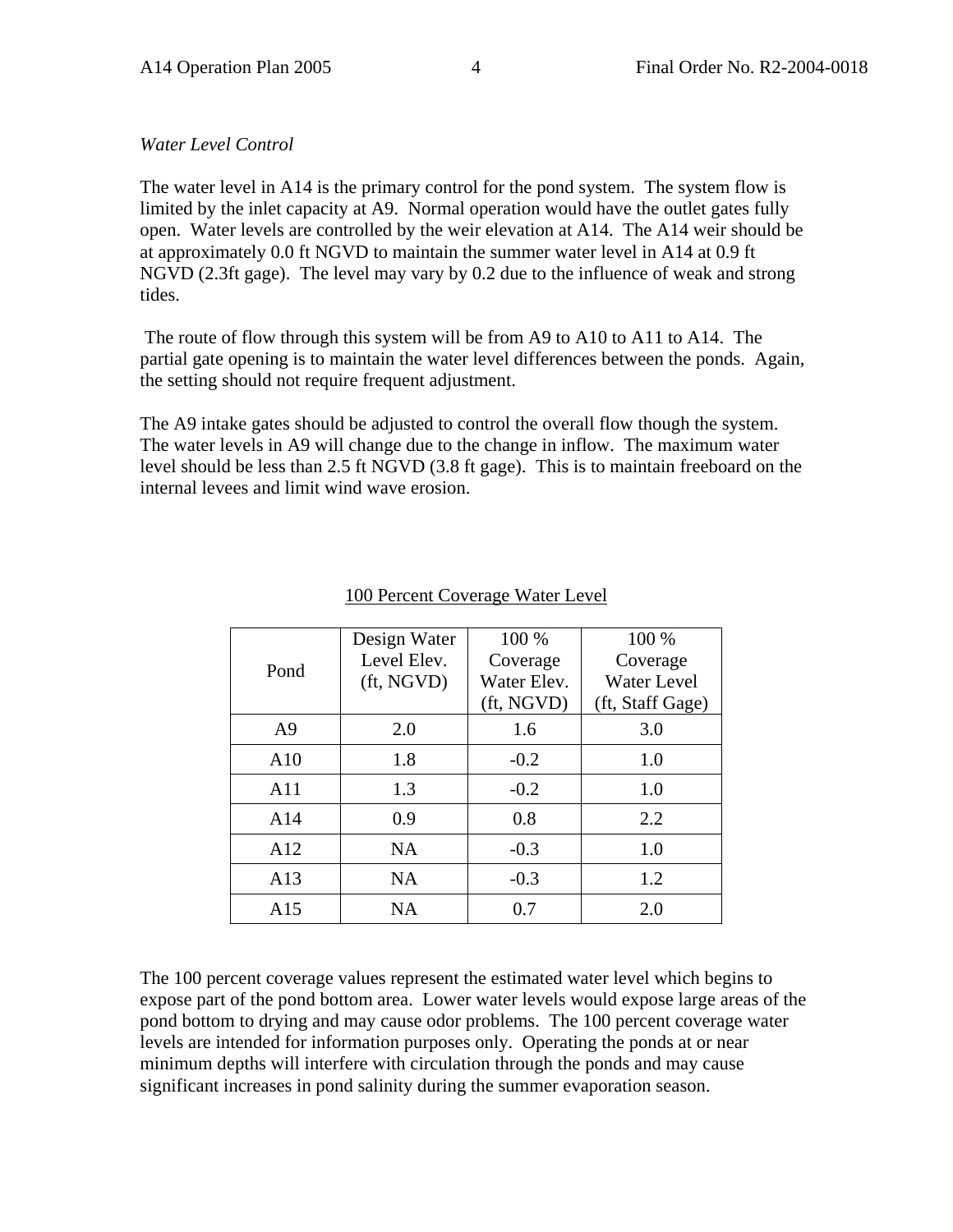Pond A14 has an estimated average bottom elevation at 0.0 ft NGVD, but portions of the pond bottom are at 0.8 ft NGVD, very near the design water level. The proposed A14 water level may need to be adjusted to maintain circulation through the pond.

# *Salinity Control*

The summer salinity in the system will increase from the intake at A9 to the outlet at A14, due to evaporation within the system. The design maximum salinity for the discharge at A14 is 40 ppt. The intake flow at A9 should be increased when the salinity in A14 is close to 35 ppt. Increased flow may increase the water level in A14. The inflow at A9 is constrained by the tide level in Alviso Slough since the intake gates would be fully open. The inflow can be increased by partially opening the gate from A9 to A14 to lower the water level in A9 and increase the gravity inflow. This would increase the flow through A9 and A14, but reduce the flow through A10 and A11. Water levels in pond A14 above elevation 2.0 ft NGVD (3.4 ft gage) should be avoided as they may increase wave erosion of the levees.

Batch Ponds A12, A13, and A15 summer salinity levels should be between 80 and 120 ppt, to provide habitat for brine shrimp and wildlife which feeds on brine shrimp. Salinity control for the batch ponds will require both inflows to replace evaporation losses, and outflows to reduce the salt mass in the ponds and create space for lower salinity inflows. Ponds A12 and A13 would operate as a single unit, with inflow from pond A11 and outflows to either A14 or A15. The water levels in A12 and A13 would generally be between the elevations in A11 (higher than A12) and A14 (lower than A13). Therefore inflows from A11 and outflows to A14 would be by gravity. Outflows from A13 can also be pumped to A15. Water can also be pumped from A13 to A14 if the water levels are low in A13. Pond A15 would operate as a separate batch pond at a higher elevation than A13 or A14. Inflows to A15 would be pumped from A13, or by gravity from Coyote Creek with the supplemental intake at A15. Outflows from A15 would be by gravity to either A14 or A16.

The batch pond operation will require the outflow of approximately 0.5 to 0.7 ft of water from the batch ponds each month. This represents approximately 25 percent of the pond volumes. Because the A14 and A17 system have no circulation inflows from Coyote Creek for dilution from December through April, the outflow would normally occur during the evaporation season. The preferred operation would be to maintain the pond salinities near 100 ppt as much as possible, with consistent small outflows during the month from A13 to A14 and from A15 to A16. These gates should only be open approximately 10 percent, depending on the pond water levels. The inflows would be on a batch basis to add approximately 0.5 ft to the batch ponds about every other week.

If the salinity levels are high in A14 or A16, it may be necessary to reduce or suspend outflows from the batch ponds and allow the batch pond salinity to increase until later in the season. The salinity in a batch pond will increase by approximately 10 ppt per month during the peak evaporation months. If the batch pond salinities are high at the end of the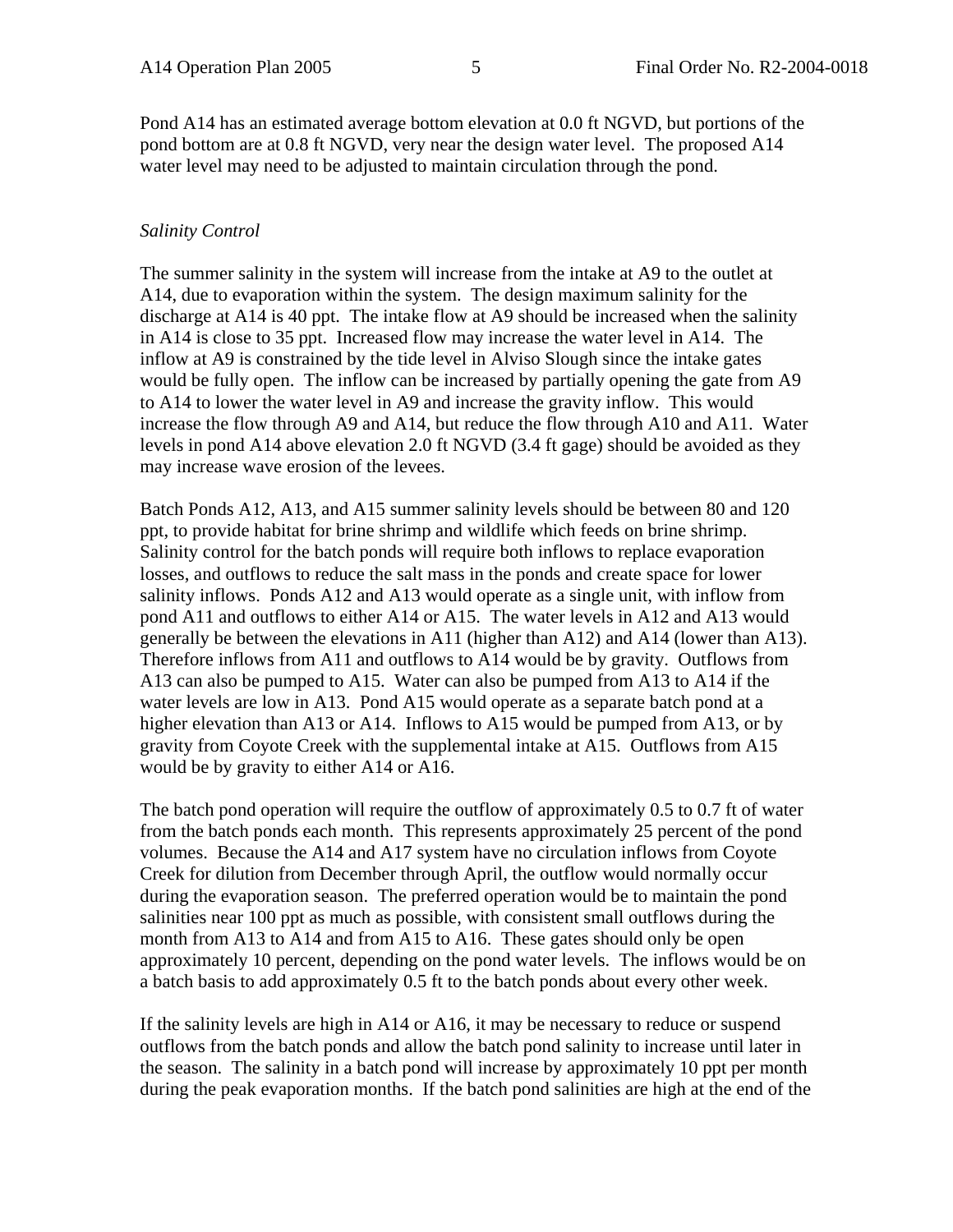circulation season, it may be necessary to continue to operate the A16 system with reverse flow during the winter continue to dilute the batch pond outflows until a reasonable salinity level is reached to start the next evaporation season.

#### *Dissolved Oxygen and pH Control*

If summer monitoring shows that DO levels in discharges from the Pond A14 fall below a  $10^{th}$  percentile of 3.3 mg/L (calculated on a calendar weekly basis), the FWS will accelerate receiving water monitoring to weekly, conduct within-pond monitoring and notify and consult with the Water Board as to which Best Management Practices described below for increasing dissolved oxygen levels in discharge water should be implemented:

1. Increase the flows in the system by opening the A1 inlet further. If increased flows are not possible, fully open both the A1 and A2W gates to allow the ponds to become muted tidal systems until pond DO levels revert to levels at or above conditions in the Creek.

2. Set in a series of flow diversion baffles at the pond discharge for directing the water from more suitable DO water levels to achieve maximum oxygen uptake.

3. Cease nighttime discharges due to diurnal pattern.

4. Close discharge gates completely until DO levels meet standards.

5. Close discharge gates completely for a period of time each month when low tides occur primarily at night.

6. Mechanically harvest dead algae.

7. Install solar aeration circulators.

The pH of the discharge is related to the DO of the discharge. If the pH of the discharge falls outside the range of  $6.5 - 8.5$ , an analysis of the impact of discharging pH on the receiving waters will be performed. If it is determined that discharge is impacting receiving water pH, the above mitigations measures will be implemented.

To help minimize significant downtime on continuous monitoring devices used for DO and pH, the FWS will:

- 1. Have an extra monitor on hand, in case there is a break down.
- 2. Get a loaner unit through Hydrolab (within a week), if the extra monitor is being used.
- 3. Work with Hydrolab to insure a quick repair of monitors (within 2 weeks).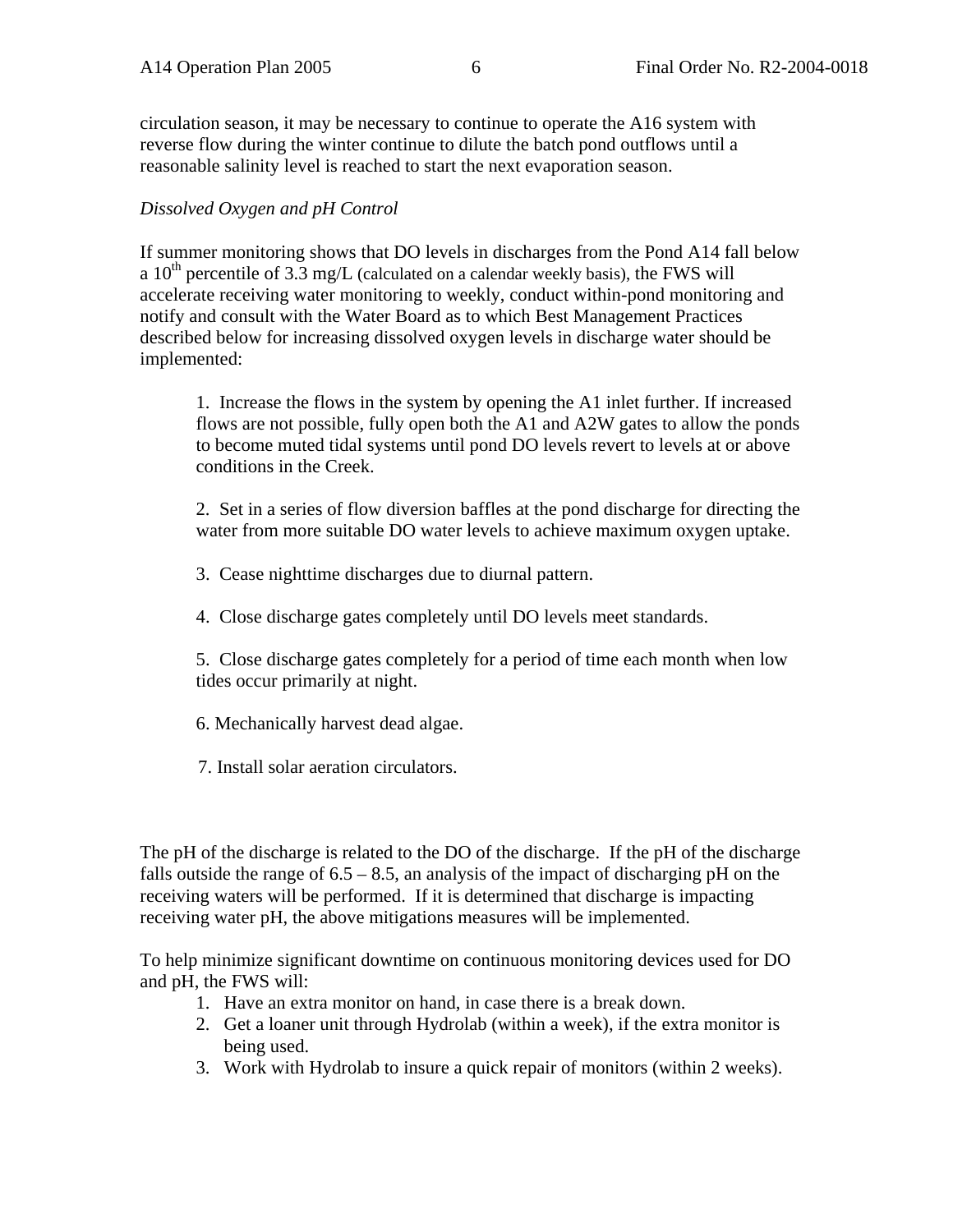#### *Avian botulism*

Avian botulism outbreaks most typically occur in late summer/early fall when warm temperatures and an abundance of decaying organic matter (vegetation and invertebrates) combine to present ideal conditions for the anaerobic soil bacterium *Clostridium botulism*  along water bodies. If summer monitoring shows that DO levels in the pond drop the BMPs listed under the section on Dissolved Oxygen and pH Control will be implemented to increase the DO. Monitoring of weather for long periods of hot, dry, windless days during late August and early September will trigger on the ground monitoring for any signs of botulism. FWS will be in contact with the adjacent landowners such as the San Jose and Sunnyvale Treatment plants to determine if botulism is occurring on their ponds. Additionally, if any bird carcasses in the ponds or nearby receiving waters are observed, they will be promptly collected and disposed of.

## **Winter Operation**

During the winter season, the A9 intake will be closed to prevent entrainment of migrating salmonids. The winter operation period would normally extend from December through May 31. During the winter, rainfall would tend to increase the water levels in the ponds. The water levels in the ponds would be set by a weir at the outfall or adjustment of the control gates to avoid flooding of the existing internal levees or wave damage to the levees. The gates from A9, A10, and A11 will be partially open to allow rainfall to drain to A14. Excess water from rainfall would be drained from the system after larger storms and will require additional active management to adjust the interior control gates.

| Pond           | Area<br>(Acres) | Bottom Elev.<br>$({\rm ft}, {\rm NGVD})$ | Water Level<br>$({\rm ft}, {\rm NGVD})$ | Water Level<br>(ft, Staff Gage) |
|----------------|-----------------|------------------------------------------|-----------------------------------------|---------------------------------|
| A <sup>9</sup> | 385             | $-0.2$                                   | 1.5                                     | 2.8                             |
| A10            | 249             | $-0.8$                                   | 1.5                                     | 2.7                             |
| A11            | 263             | $-1.8$                                   | 1.4                                     | 2.6                             |
| A14            | 341             | $-0.0$                                   | 1.3                                     | 2.7                             |
| A12            | 309             | $-2.0$                                   | 1.4                                     | 2.7                             |
| A13            | 269             | $-1.1$                                   | 1.2                                     | 2.7                             |
| A15            | 249             | 0.7                                      | 2.8                                     | 4.1                             |

#### Winter Pond Water Levels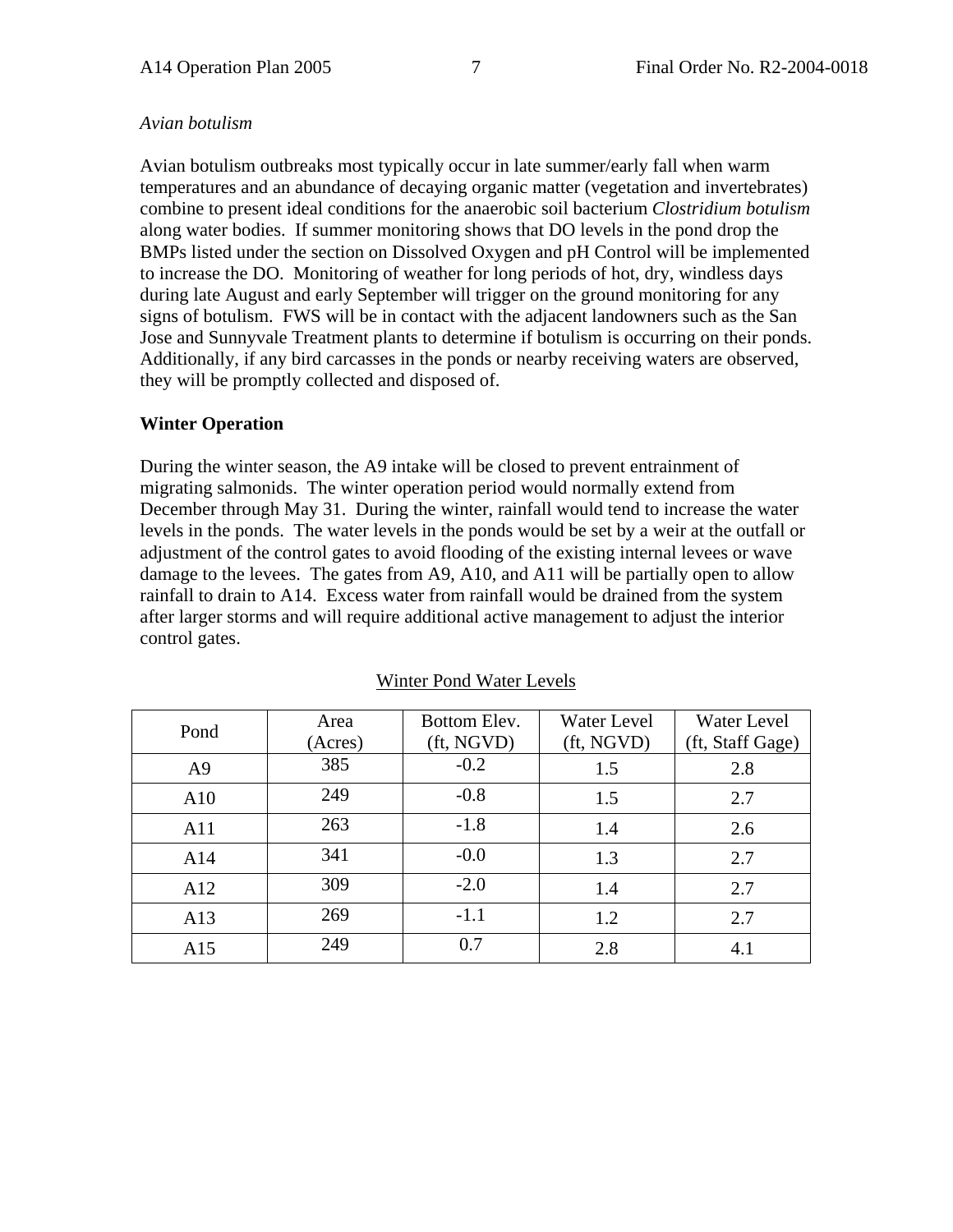| Gate                        | Setting                   | Setting         |
|-----------------------------|---------------------------|-----------------|
|                             | $(% \mathbf{A})$ (% open) | (in, gate open) |
| A9 north intake             |                           |                 |
| A9 south intake             | $\mathcal{O}$             |                 |
| $A9 - A10$                  | 100                       | 48              |
| $A10 - A11$                 | 100                       | 48              |
| $A11 - A14$                 | 100                       | 48              |
| A14 west outlet             |                           |                 |
| A <sub>14</sub> east outlet | 100                       | 48              |
| $A9 - A14$                  |                           |                 |
| $A11 - A12$                 | 0                         |                 |
| $A12 - A13$                 | 0                         |                 |
| $A13 - A15$                 |                           |                 |
| $A14 - A13$                 |                           |                 |
| $A15 - A14$                 |                           |                 |
| A15 intake                  |                           |                 |

# **Winter Gate Settings**

#### *Salinity Control*

The winter salinity in the system may decrease from the intake at A9 to the outlet at A14, due to rainfall inflows within the system, which may exceed winter evaporation. During very wet winters, the intake salinities and system salinities may decrease to as low as 11 ppt.

#### **Monitoring**

The system monitoring will require weekly site visits to record pond and intake readings, as well as to inspect water control structures, siphons and levees. The monitoring parameters are listed below.

| Location   | Parameter                     |
|------------|-------------------------------|
| A9 intakes | Salinity                      |
| A10        | Depth, Salinity, Observations |
| A11        | Depth, Salinity, Observations |
| A14        | Depth, Salinity, Observations |
| A12        | Depth, Salinity, Observations |
| A13        | Depth, Salinity, Observations |
| A15        | Depth, Salinity, Observations |

#### Weekly Monitoring Program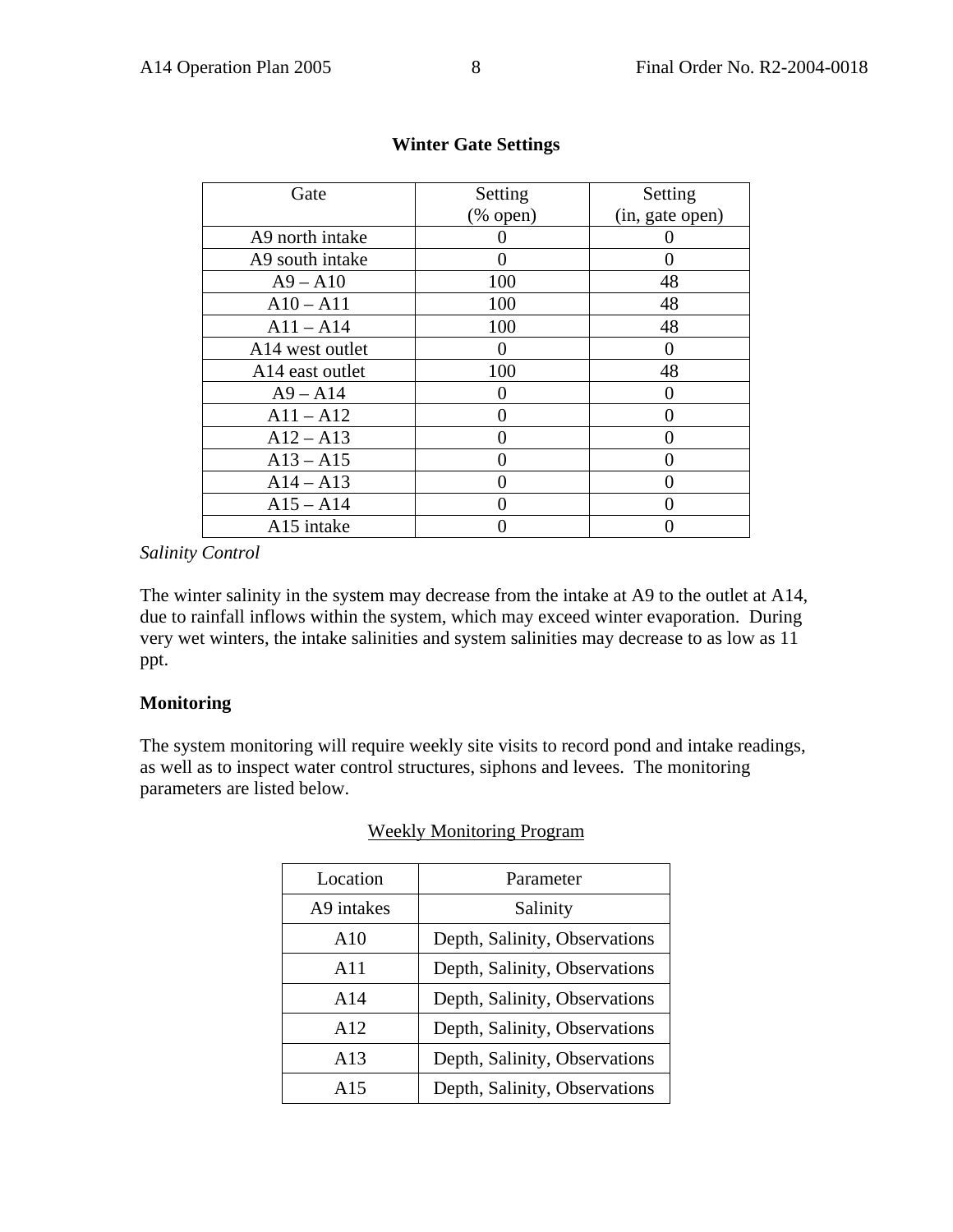The weekly monitoring program will include visual pond observations to locate potential algae buildup or signs of avian botulism, as well as visual inspections of water control structures, siphons and levees. This program will also include supplementary DO monitoring when problems are identified in the formal monitoring listed below.

#### *Mobilization of Inorganics and / or the Methylation of Mercury Control*

Water column samples for total and dissolved arsenic, chromium, nickel, copper, zinc, selenium, silver, cadmium, lead, and mercury shall be collected annually at the Discharge point in August or September. If levels are found to rise, further analysis of the cause and mitigation measures will be developed.

If summer water levels in the A14 system are found to increase methyl mercury levels, FWS will notify the Regional Water Quality Board and consult to determine the best approach to addressing the issue.

Additional monitoring required by the RWQCB discharge permit includes the following:

| Location          | <b>Frequency</b>      | <b>Parameters</b>       |
|-------------------|-----------------------|-------------------------|
| $A14$ (discharge) | Continuous (May-Oct)  | DO, pH, Temp., Salinity |
| Coyote Creek      | Monthly (May $-Oct$ ) | DO, pH, Temp., Salinity |
| Discharge point   | Annually (Aug or      | Metals in water column  |
|                   | Sept)                 |                         |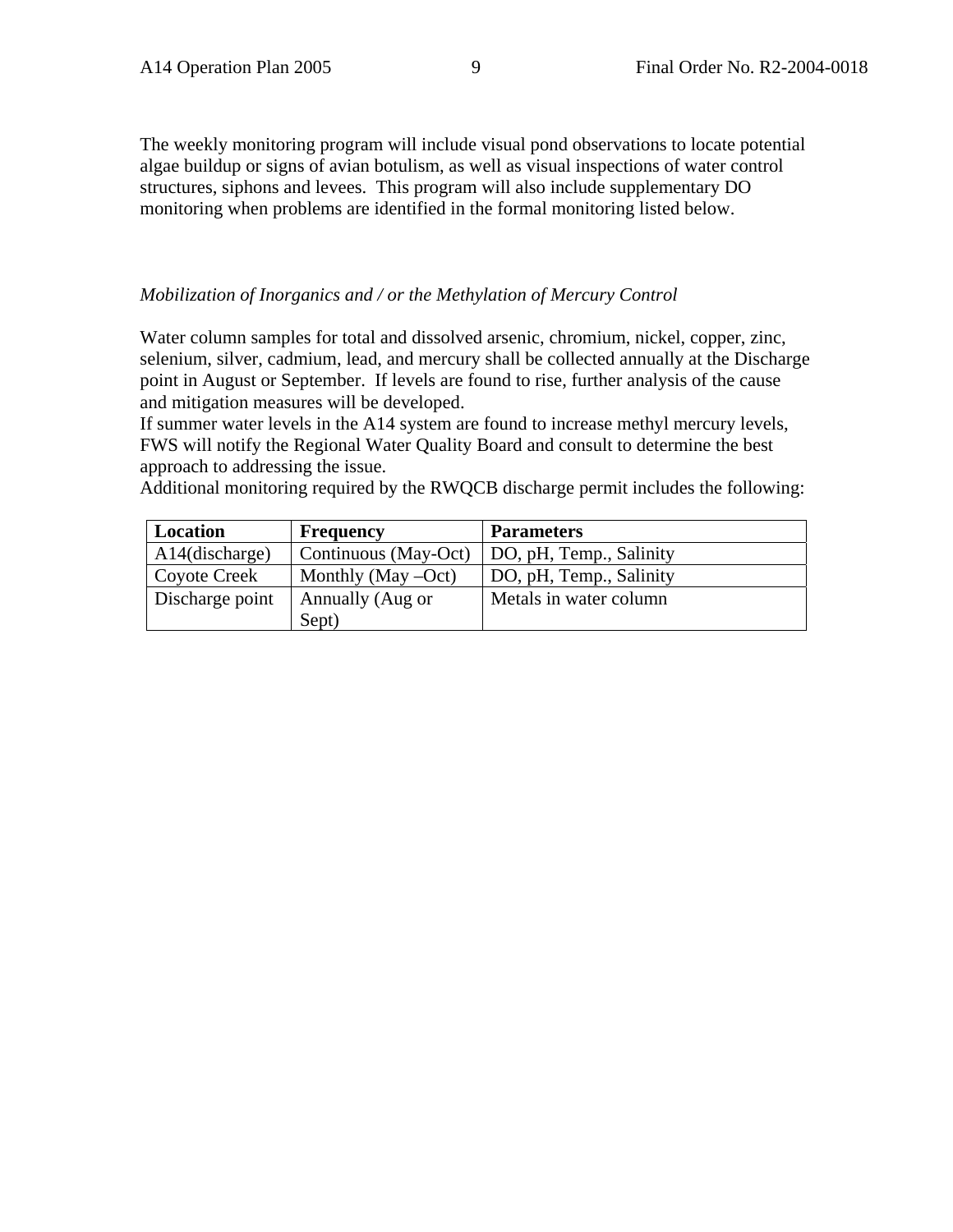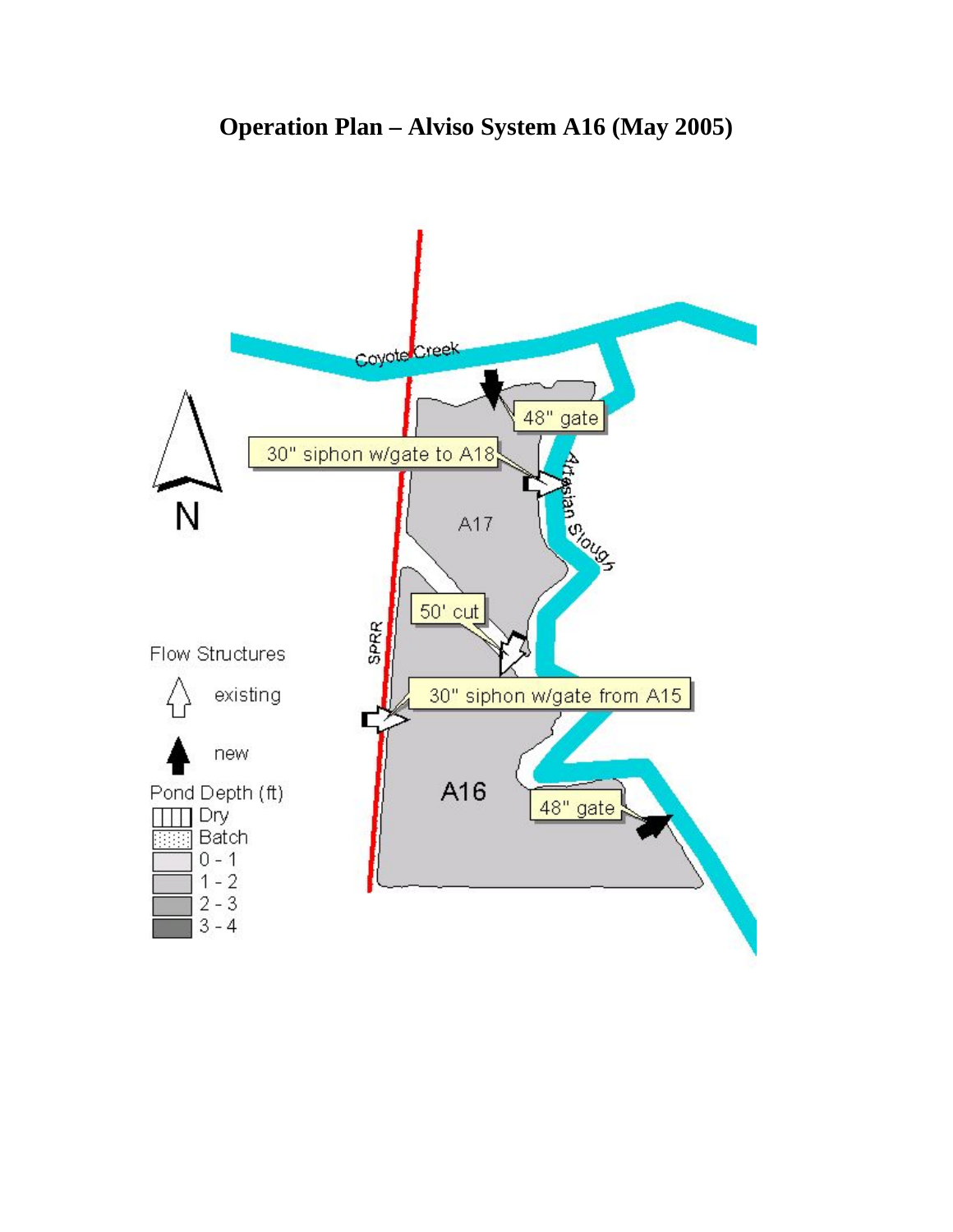# **Objectives**

Maintain full tidal circulation through ponds A17 and A16 while maintaining discharge salinities to the Artesian Slough lower than 40 ppt. and meet the other water quality requirements in the Water Board's Waste Discharge Permit. This program will also include monitoring for pH, dissolved oxygen, temperature, avian botulism, mercury methylation, and potential for inorganic mobilization.

Minimize entrainment of salmonids by:

 Close A17 intake during winter, or Reverse of intake and outlet flow during winter.

# **Structures**

The A16 system includes the following structures needed for water circulation in the ponds:

- New 48" gate intake at A17 from Coyote Creek
- New 48" gate outlet structure at A16 into Artesian Slough
- Existing siphon between A15 (from system A14) to A16
- Existing gap between A17 and A16
- Existing siphon between A17 and A18
- Existing staff gauges (no datum) , plus new NGVD gauges to be installed

# **System Description**

The intake for the A16 system is located at the northern end of pond A17 and includes one 48" gate from lower Coyote Creek. The system outlet is located at the southeast end of pond A16, with one 48" gate to the Artesian Slough. The flow through the system proceeds from the intake at A17 though a 50' cut in the levee between A17 and A16, then through the 48" gate at the outlet A16. An existing siphon from A15 to A16 will be used to release excess water from ponds A12, A13, and A15 on a batch basis. The existing siphon between A17 and A18 will not be used for system circulation, and may be sealed in the future. A18 will be owned and operated by the City of San Jose.

Operations of the A16 system should require limited active management of gate openings to maintain appropriate flows. Because of the flap gates and the relative elevation of the tides and pond levels, all gravity intake flow would occur at high tide, and all outflows would occur when the tide is below 5.5 ft. MLLW. Summer and winter operations are described below to indicate predicted operating levels during the dry and wet seasons.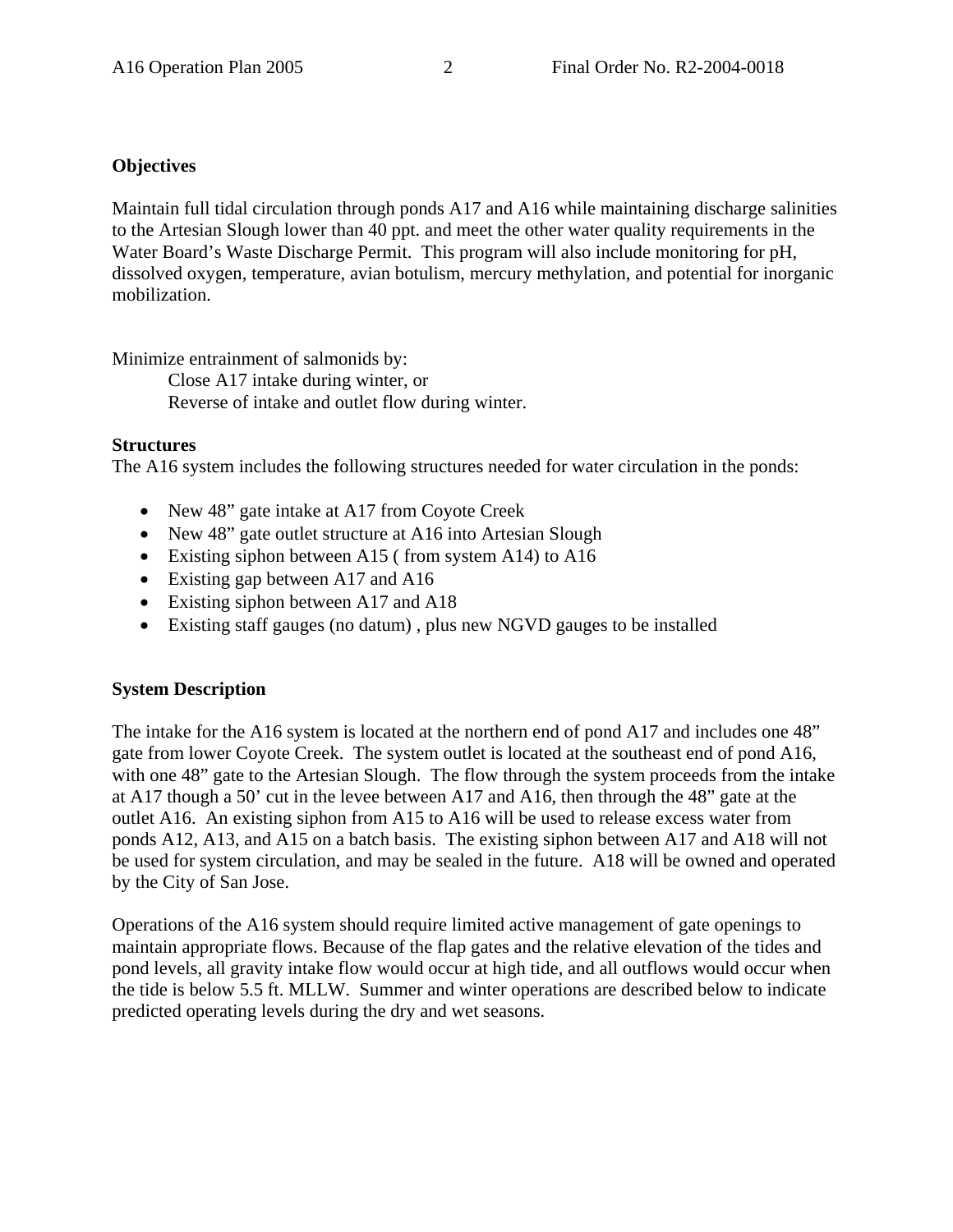#### **Summer Operation**

The summer operation is intended to provide circulation flow to makeup for evaporation during the summer season. The average total circulation inflow is approximately 15 cfs, or 6,800 gpm, with an outlet flow of about 12 cfs (5,400 gpm). The summer operation would normally extend from May through October.

| Pond | Area<br>(Acres) | Bottom Elev.<br>(ft. NGVD) | Water Level<br>(ft, NGVD) | Water Level<br>(ft, Staff Gage) |
|------|-----------------|----------------------------|---------------------------|---------------------------------|
| A17  |                 |                            | 2.3                       |                                 |
| A16  | 243             | J.O                        | 2.3                       |                                 |

#### Summer Pond Water Levels

#### Summer Gate Settings

| Gate                   | Setting<br>$(\%$ open) | Setting<br>(in, gate open) |
|------------------------|------------------------|----------------------------|
| A17 intake             | 100                    | 48                         |
| A <sub>16</sub> outlet | 100                    | 48                         |
| A <sub>16</sub> weir   | 1.9 ft NGVD            |                            |

#### *Water Level Control*

The water level in A16 is the primary control for the pond system. The system flow is limited by the outlet capacity. Normal operation would have the outlet gates fully open, and the water level in A16 would be controlled by the elevation of the outlet weir at A16. The estimated weir elevation would be 1.9 ft NGVD to maintain the pond water level at 2.3 ft NGVD in summer. The level may vary by 0.2 feet during a month due to the influence of weak and strong tides.

The A17 intake gate can be adjusted to control the overall flow though the system. The maximum water level in either A17 or A16 should generally be less than 3.0 ft NGVD during the summer. This is to maintain freeboard on the internal levees and limit wind wave erosion. The maximum historic water level in A16 and A17 has been 3.8 ft NGVD during the winter.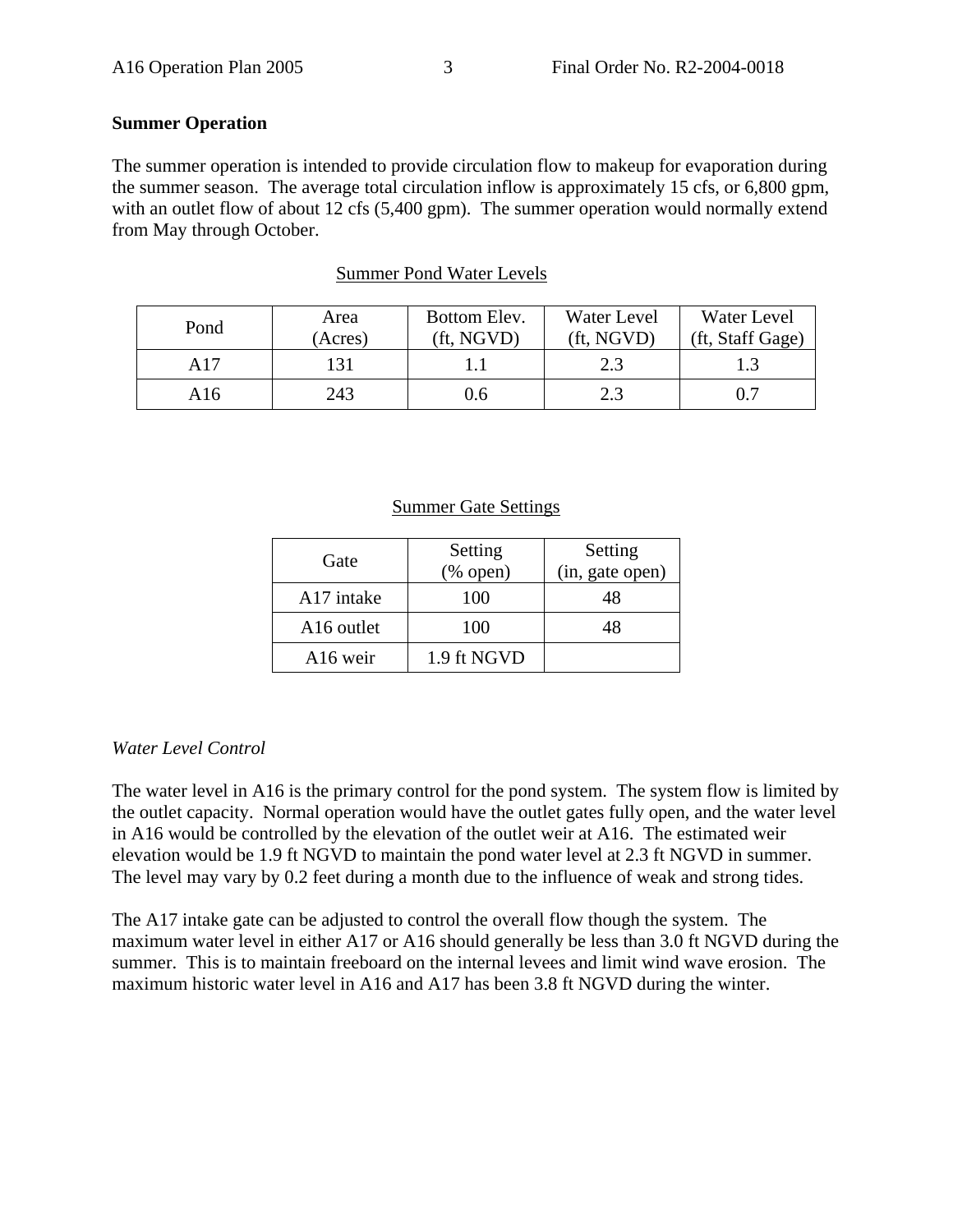|      | Design Water | 100 %       | 100 %              |
|------|--------------|-------------|--------------------|
| Pond | Level Elev.  | Coverage    | Coverage           |
|      | (ft, NGVD)   | Water Elev. | <b>Water Level</b> |
|      |              | (ft, NGVD)  | (ft, Staff Gage)   |
| A17  | 2.3          | 1.1         | 0.1                |
| A16  | 2.3          | 1.6         | 0.1                |

# 100 Percent Coverage Water Level

The 100 percent coverage values represent the estimated water level which begins to expose part of the pond bottom area. Lower water levels would expose large areas of the pond bottom to drying and may cause odor problems. The 100 percent coverage water levels are intended for information purposes only. Operating the ponds at or near minimum depths will interfere with circulation through the ponds and may cause significant increases in pond salinity during the summer evaporation season.

# *Salinity Control*

The summer salinity in the system will increase from the intake at A17 to the outlet at A16 due to evaporation within the system. The design maximum salinity for the discharge at A16 is 40 ppt. The discharge permit requires that the discharge salinity not exceed 44 ppt.

The system circulation flow should be increased when the salinity in A16 reaches approximately 35 ppt during the summer. There are two operational measures available to increase the circulation flow. First, the level of the outlet weir can be lowered to lower the pond water level and the gravity inflow to the system. The weir structure includes weir boards on three sides of the structure. In general, the overall weir elevation should not be lowered more than 0.5 ft, but it may be more practical to lower one side by 1.0 ft or less.

The second operational measure to increase the circulation flow would be to adjust the intake gate at the A16 outlet structure to allow inflow from Artesian Slough at high tide. With the A16 intake gate fully open, the overall circulation flow would be approximately double the flow with A17 alone. In addition, the salinity in Artesian Slough at high tide is lower than in Coyote Creek and would directly lower the salinity in A16. The weir level at A16 should be adjusted to increase the outflow from A16 to account for the increased inflow.

The A16 system is intended to be the discharge for flows from pond A15 in the A14 system. A15 is a batch pond with operating salinities in the range of 80 to 120 ppt. Water will be transferred from A15 to A16 to lower the water levels in A15 and provide capacity for lower salinity inflows control the batch pond salinity. The intention is to dilute the higher salinity water with the pond A16 circulation. The siphon from A15 should be approximately 10 to 25 percent open, and the 22,000 gpm pump from A13 to A15 should operate approximately two to 3 days per month. The pump can add approximately 0.4 ft of water to A15 in one day.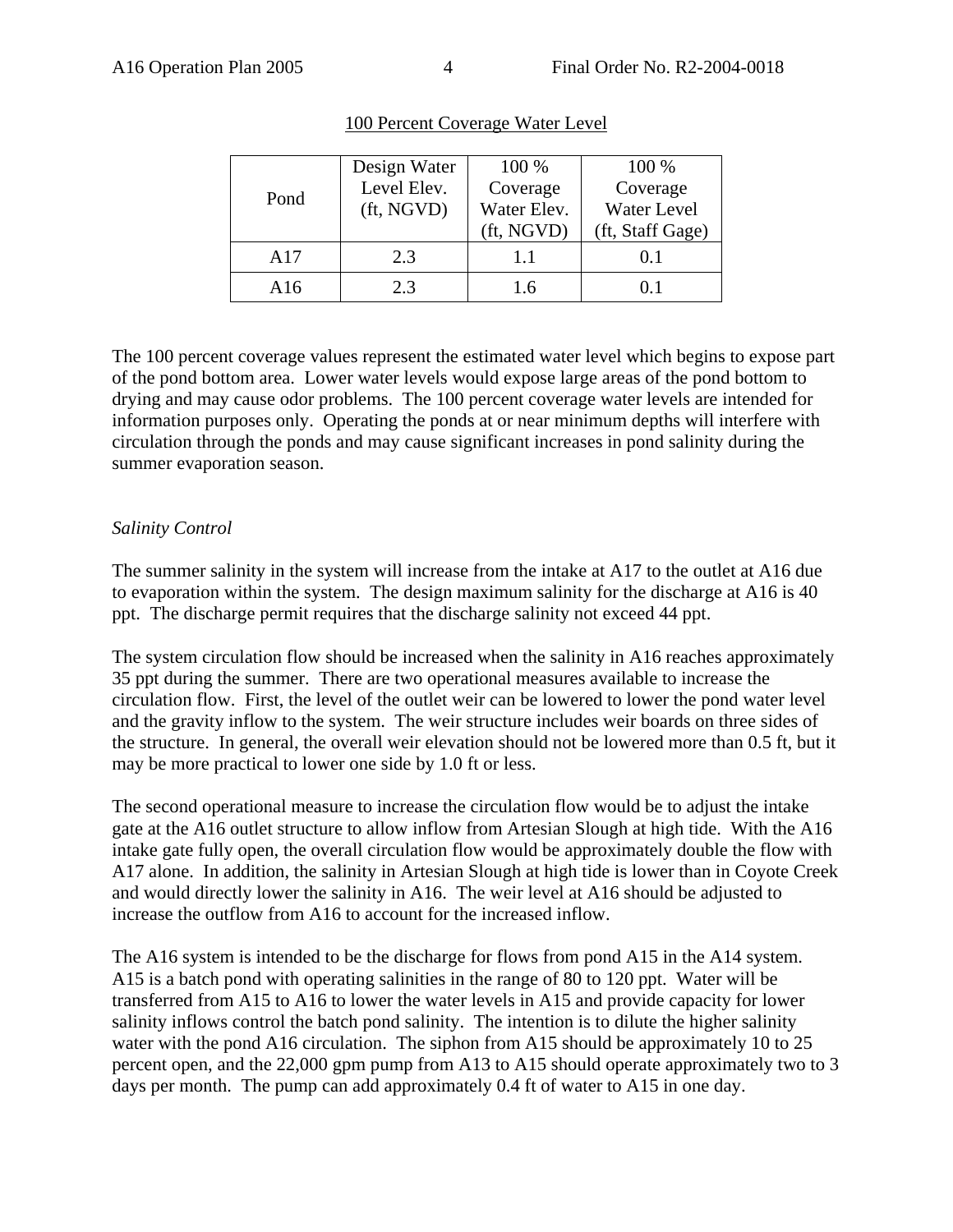## *Dissolved Oxygen and pH Control*

If summer monitoring shows that DO levels in discharges from the Pond A16 fall below a  $10<sup>th</sup>$ percentile of 3.3 mg/L (calculated on a calendar weekly basis), the FWS will accelerate receiving water monitoring to weekly, conduct within-pond monitoring and notify and consult with the Water Board as to which Best Management Practices described below for increasing dissolved oxygen levels in discharge water should be implemented:

1. Increase the flows in the system by opening the A1 inlet further. If increased flows are not possible, fully open both the A1 and A2W gates to allow the ponds to become muted tidal systems until pond DO levels revert to levels at or above conditions in the Creek.

2. Set in a series of flow diversion baffles at the pond discharge for directing the water from more suitable DO water levels to achieve maximum oxygen uptake.

3. Cease nighttime discharges due to diurnal pattern.

4. Close discharge gates completely until DO levels meet standards.

5. Close discharge gates completely for a period of time each month when low tides occur primarily at night.

- 6. Mechanically harvest dead algae.
- 7. Install solar aeration circulators.

The pH of the discharge is related to the DO of the discharge. If the pH of the discharge falls outside the range of  $6.5 - 8.5$ , an analysis of the impact of discharging pH on the receiving waters will be performed. If it is determined that discharge is impacting receiving water pH, the above mitigations measures will be implemented.

To help minimize significant downtime on continuous monitoring devices used for DO and pH, the FWS will:

- 1. Have an extra monitor on hand, in case there is a break down.
- 2. Get a loaner unit through Hydrolab (within a week), if the extra monitor is being used.
- 3. Work with Hydrolab to insure a quick repair of monitors (within 2 weeks).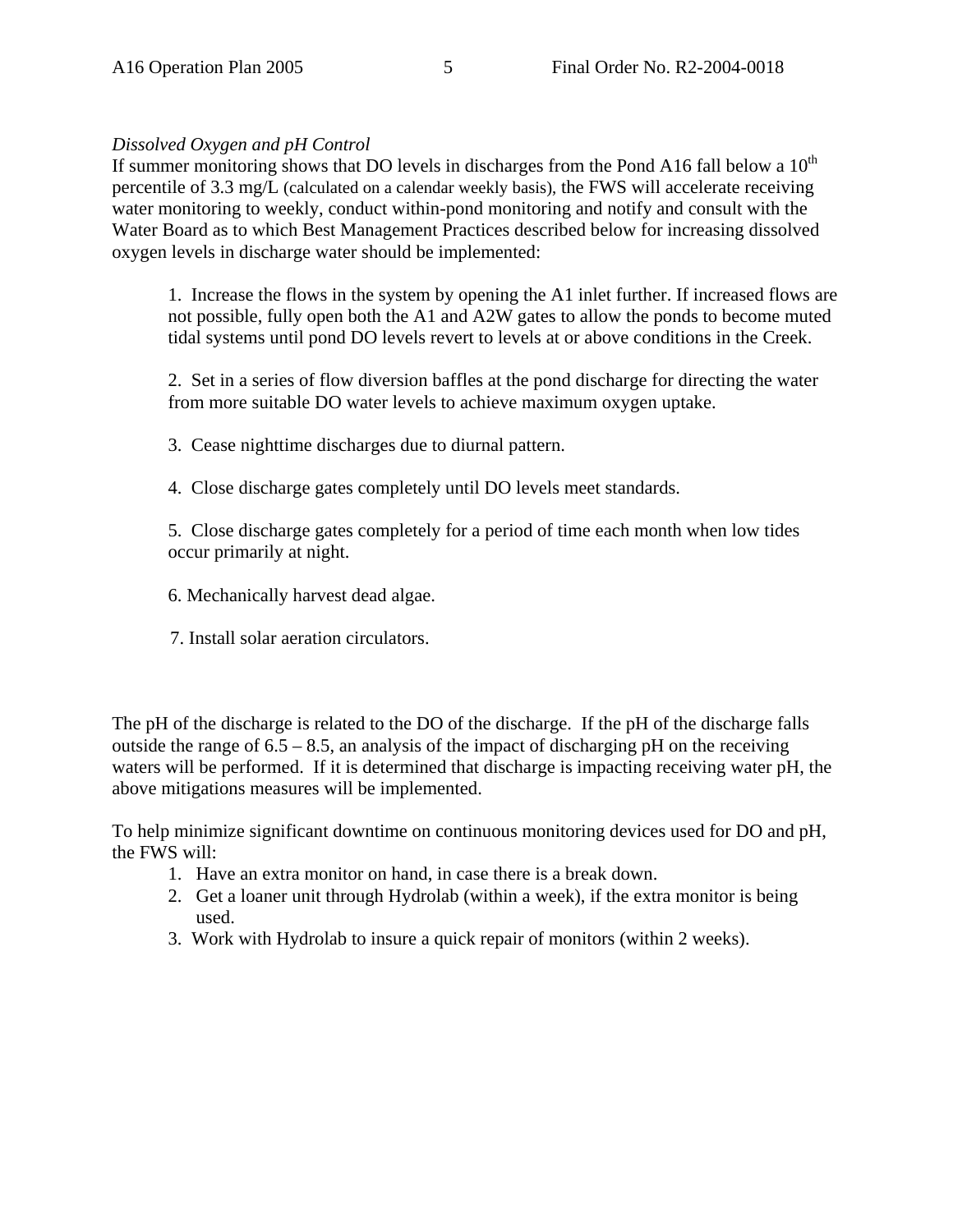# *Avian botulism*

Avian botulism outbreaks most typically occur in late summer/early fall when warm temperatures and an abundance of decaying organic matter (vegetation and invertebrates) combine to present ideal conditions for the anaerobic soil bacterium *Clostridium botulism* along water bodies. If summer monitoring shows that DO levels in the pond drop the BMPs listed under the section on Dissolved Oxygen and pH Control will be implemented to increase the DO. Monitoring of weather for long periods of hot, dry, windless days during late August and early September will trigger on the ground monitoring for any signs of botulism. FWS will be in contact with the adjacent landowners such as the San Jose and Sunnyvale Treatment plants to determine if botulism is occurring on their ponds. Additionally, if any bird carcasses in the ponds or nearby receiving waters are observed, they will be promptly collected and disposed of.

# **Winter Operation**

During the winter season, the A17 intake will be closed to prevent entrainment of migrating salmonids in Coyote Creek. The winter operation period would normally extend from November through April. During the winter, rainfall would tend to increase the water levels in the ponds. The inflow and outflow direction of the system will be reversed, where intake at A16 from Artesian Slough during the winter to minimize potential entrapment of migrating salmonids in Coyote Creek. The outlet at A17 includes both a control gate and control weir. Either may be used to limit flow through the system. The water levels in the ponds would be set by a weir at the outfall of A17 or adjustment of the control gates to avoid flooding of the existing internal levees or wave damage to the levees. The winter operation is intended to provide less circulation flow than the summer operation. Evaporation is normally minimal during the winter.

| Pond | Area<br>(Acres) | Bottom Elev.<br>(ft. NGVD) | Water Level<br>(ft. NGVD) | Water Level<br>(ft, Staff Gage) |
|------|-----------------|----------------------------|---------------------------|---------------------------------|
| A17  | 131             |                            |                           |                                 |
| A16  | 243             | J.6                        |                           | J.O                             |

#### Winter Pond Water Levels

## Winter Gate Settings

| Gate       | Setting<br>$(% \mathbf{A})$ (% open) | Setting<br>(in, gate open) |
|------------|--------------------------------------|----------------------------|
| A17 intake |                                      |                            |
| A16        | 25                                   | 12                         |
| Weir       | 2.1 ft NGVD                          |                            |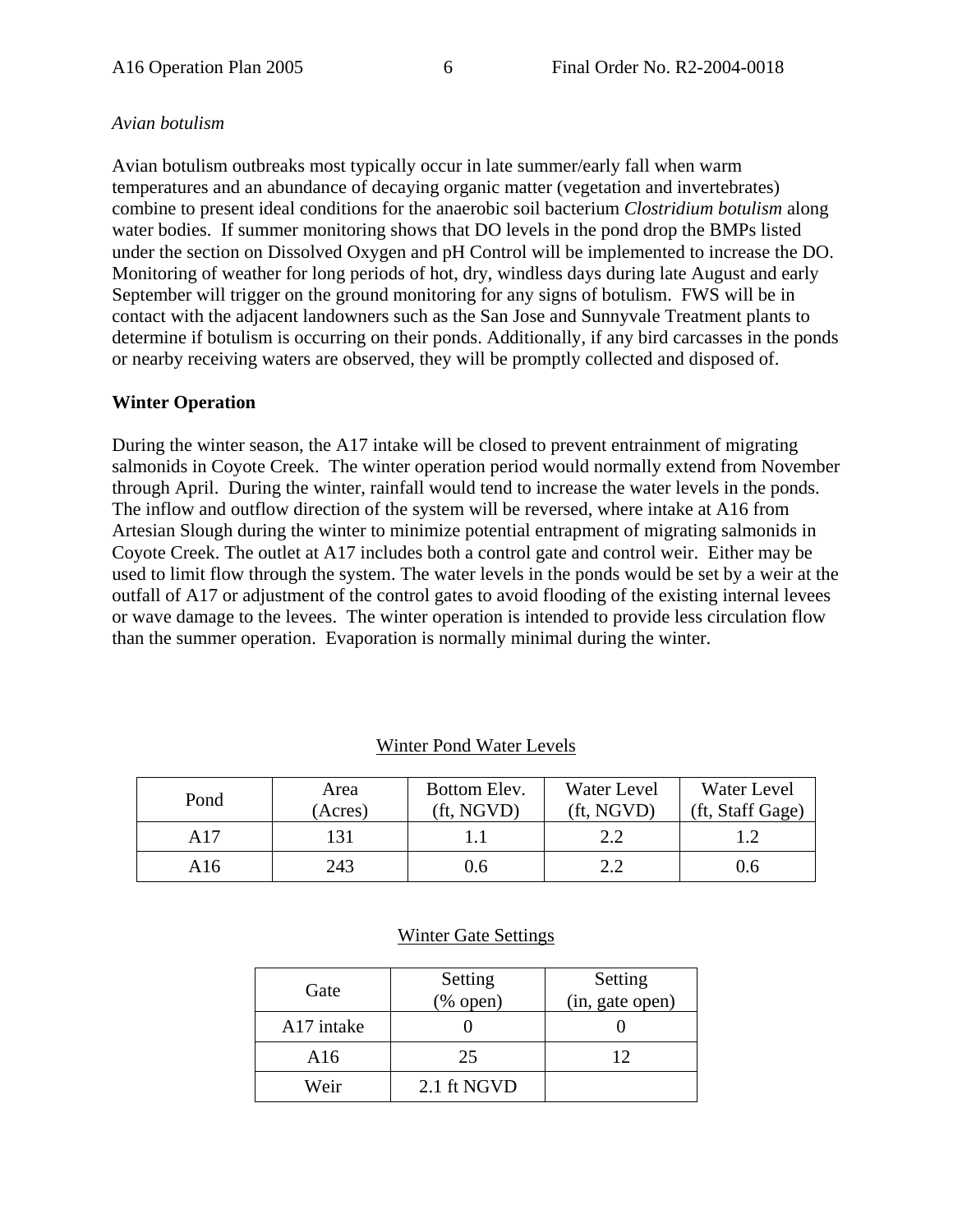# *Water Level Control*

The water level in A17 is the primary control for the pond system. The A17 water level is controlled by the outlet weir structure. Normal winter operation would have the A16 intake gate partially open to reduce inflow during extreme storm tides. Water levels in the ponds are controlled by the outlet weir setting. The normal winter water level in A17 should be at 2.2 ft NGVD, approximately 0.1 ft above the outlet weir. The pond water level may vary by 0.2 ft due to the influence of weak and strong tides, and over 0.5 ft due to storms.

During winter operations, the water levels should not fall below the outlet weir elevation. During winter operations, if the water levels exceed approximately 3.0ft NGVD, the A16 gate should be closed to allow the excess water to drain. Note that without rainfall or inflow, it will take approximately 3 weeks to drain 1.0 ft from the ponds.

#### *Salinity Control*

The winter salinity in the system may decrease from the intake at A16 to the outlet at A17, due to rainfall inflows within the system, which may exceed winter evaporation. During very wet winters, the intake salinities and system salinities may decrease to as low as 5 ppt.

#### **Monitoring**

The system monitoring will require weekly site visits to record pond and intake readings. The monitoring parameters are listed below.

| Location   | Parameter                     |  |
|------------|-------------------------------|--|
| A17 intake | Salinity                      |  |
| A17        | Depth, Salinity, Observations |  |
| A16        | Depth, Salinity, Observations |  |

#### Weekly Monitoring Program

The weekly monitoring program will include visual pond observations to locate potential algae buildup or signs of avian botulism, as well as visual inspections of water control structures, siphons and levees. This program will also include supplementary DO monitoring when problems are identified in the formal monitoring listed below.

#### *Mobilization of Inorganics and / or the Methylation of Mercury Control*

Water column samples for total and dissolved arsenic, chromium, nickel, copper, zinc, selenium, silver, cadmium, lead, and mercury will be collected annually at the Discharge point in August or